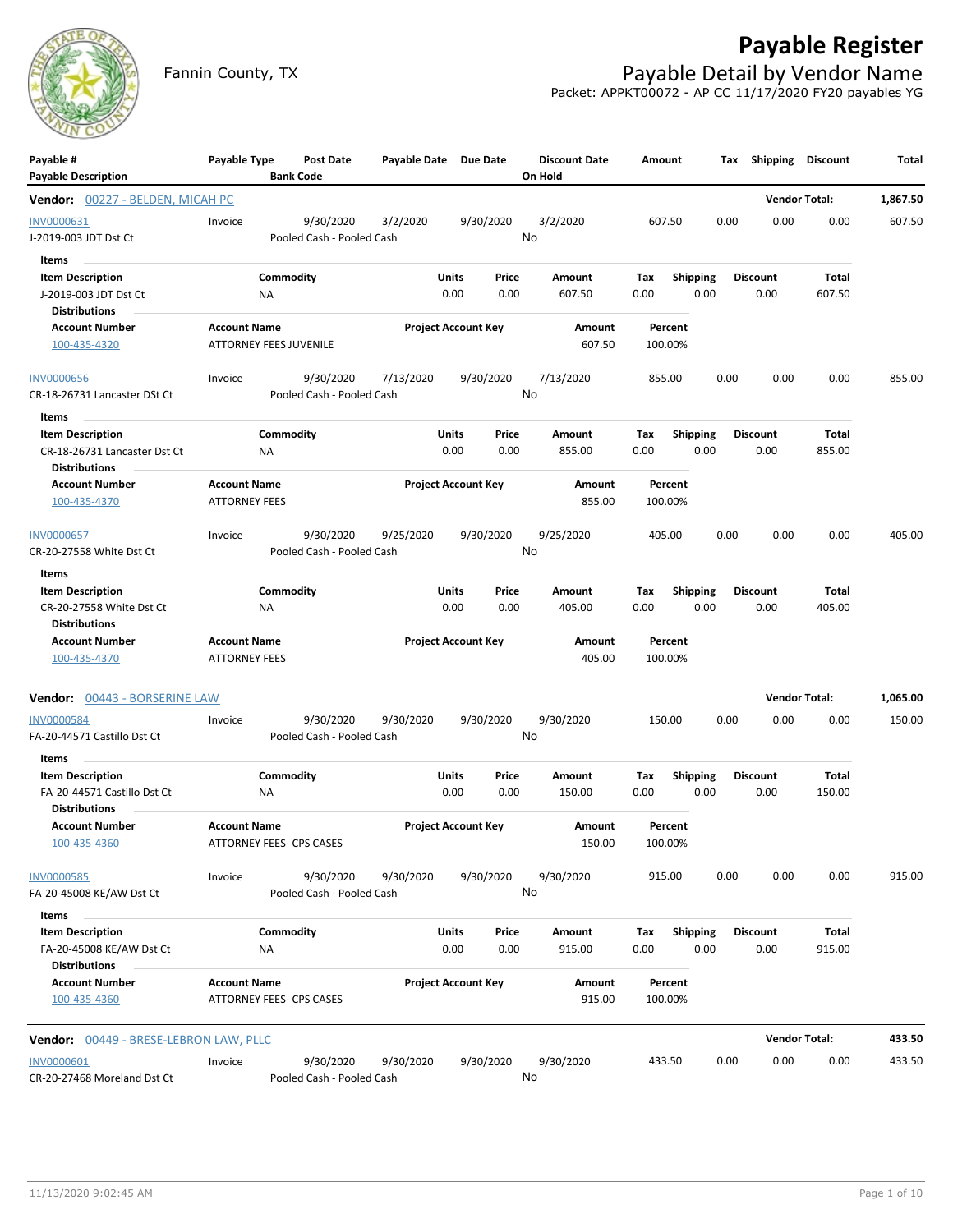| <b>Payable Register</b>                             |                      |                           |                       |                            |                      | Packet: APPKT00072 - AP CC 11/17/2020 FY20 payables YG |                 |                       |                      |          |
|-----------------------------------------------------|----------------------|---------------------------|-----------------------|----------------------------|----------------------|--------------------------------------------------------|-----------------|-----------------------|----------------------|----------|
| Payable #                                           | Payable Type         | Post Date                 | Payable Date Due Date |                            | <b>Discount Date</b> | Amount                                                 |                 | Tax Shipping Discount |                      | Total    |
| <b>Payable Description</b>                          |                      | <b>Bank Code</b>          |                       |                            | On Hold              |                                                        |                 |                       |                      |          |
| Items                                               |                      |                           |                       |                            |                      |                                                        |                 |                       |                      |          |
| <b>Item Description</b>                             |                      | Commodity                 | Units                 | Price                      | Amount               | Tax                                                    | <b>Shipping</b> | <b>Discount</b>       | Total                |          |
| CR-20-27468 Moreland Dst Ct<br><b>Distributions</b> | <b>NA</b>            |                           |                       | 0.00<br>0.00               | 433.50               | 0.00                                                   | 0.00            | 0.00                  | 433.50               |          |
| <b>Account Number</b>                               | <b>Account Name</b>  |                           |                       | <b>Project Account Key</b> | Amount               | Percent                                                |                 |                       |                      |          |
| 100-435-4370                                        | <b>ATTORNEY FEES</b> |                           |                       |                            | 433.50               | 100.00%                                                |                 |                       |                      |          |
| Vendor: 00548 - DAILEY, JEFFREY                     |                      |                           |                       |                            |                      |                                                        |                 |                       | <b>Vendor Total:</b> | 3,733.50 |
| <b>INV0000586</b>                                   | Invoice              | 9/30/2020                 | 9/30/2020             | 9/30/2020                  | 9/30/2020            | 456.00                                                 | 0.00            | 0.00                  | 0.00                 | 456.00   |
| CR-20-27536 Fox Dst Ct                              |                      | Pooled Cash - Pooled Cash |                       |                            | No                   |                                                        |                 |                       |                      |          |
|                                                     |                      |                           |                       |                            |                      |                                                        |                 |                       |                      |          |
| Items                                               |                      |                           |                       |                            |                      |                                                        |                 |                       |                      |          |
| <b>Item Description</b>                             |                      | Commodity                 | Units                 | Price                      | Amount               | Tax                                                    | <b>Shipping</b> | <b>Discount</b>       | Total                |          |
| CR-20-27536 Fox Dst Ct<br><b>Distributions</b>      | ΝA                   |                           |                       | 0.00<br>0.00               | 456.00               | 0.00                                                   | 0.00            | 0.00                  | 456.00               |          |
| <b>Account Number</b>                               | <b>Account Name</b>  |                           |                       | <b>Project Account Key</b> | Amount               | Percent                                                |                 |                       |                      |          |
| 100-435-4370                                        | <b>ATTORNEY FEES</b> |                           |                       |                            | 456.00               | 100.00%                                                |                 |                       |                      |          |
| <b>INV0000588</b>                                   | Invoice              | 9/30/2020                 | 9/30/2020             | 9/30/2020                  | 9/30/2020            | 437.00                                                 | 0.00            | 0.00                  | 0.00                 | 437.00   |
| CR-20-27508 Pearson Dst Ct                          |                      | Pooled Cash - Pooled Cash |                       |                            | No                   |                                                        |                 |                       |                      |          |
|                                                     |                      |                           |                       |                            |                      |                                                        |                 |                       |                      |          |
| Items                                               |                      |                           |                       |                            |                      |                                                        |                 |                       |                      |          |
| <b>Item Description</b>                             |                      | Commodity                 | Units                 | Price                      | Amount               | Tax                                                    | <b>Shipping</b> | <b>Discount</b>       | Total                |          |
| CR-20-27508 Pearson Dst Ct                          | ΝA                   |                           |                       | 0.00<br>0.00               | 437.00               | 0.00                                                   | 0.00            | 0.00                  | 437.00               |          |
| <b>Distributions</b>                                |                      |                           |                       |                            |                      |                                                        |                 |                       |                      |          |
| <b>Account Number</b>                               | <b>Account Name</b>  |                           |                       | <b>Project Account Key</b> | Amount               | Percent                                                |                 |                       |                      |          |
| 100-435-4370                                        | <b>ATTORNEY FEES</b> |                           |                       |                            | 437.00               | 100.00%                                                |                 |                       |                      |          |
| INV0000589                                          | Invoice              | 9/30/2020                 | 9/30/2020             | 9/30/2020                  | 9/30/2020            | 209.00                                                 | 0.00            | 0.00                  | 0.00                 | 209.00   |
| CR-20-27754 Weatherby Dst Ct                        |                      | Pooled Cash - Pooled Cash |                       |                            | No                   |                                                        |                 |                       |                      |          |
| Items                                               |                      |                           |                       |                            |                      |                                                        |                 |                       |                      |          |
| <b>Item Description</b>                             |                      | Commodity                 | Units                 | Price                      | Amount               | Tax                                                    | <b>Shipping</b> | <b>Discount</b>       | Total                |          |
| CR-20-27754 Weatherby Dst Ct                        | <b>NA</b>            |                           |                       | 0.00<br>0.00               | 209.00               | 0.00                                                   | 0.00            | 0.00                  | 209.00               |          |
| <b>Distributions</b>                                |                      |                           |                       |                            |                      |                                                        |                 |                       |                      |          |
| <b>Account Number</b>                               | <b>Account Name</b>  |                           |                       | <b>Project Account Key</b> | Amount               | Percent                                                |                 |                       |                      |          |
| 100-435-4370                                        | <b>ATTORNEY FEES</b> |                           |                       |                            | 209.00               | 100.00%                                                |                 |                       |                      |          |
| INV0000590                                          | Invoice              | 9/30/2020                 | 9/30/2020             | 9/30/2020                  | 9/30/2020            | 532.00                                                 | 0.00            | 0.00                  | 0.00                 | 532.00   |
| CR-20-27519 Barrett Dst Ct                          |                      | Pooled Cash - Pooled Cash |                       |                            | No                   |                                                        |                 |                       |                      |          |
| Items                                               |                      |                           |                       |                            |                      |                                                        |                 |                       |                      |          |
| <b>Item Description</b>                             |                      | Commodity                 |                       | Units<br>Price             | Amount               | Tax                                                    | <b>Shipping</b> | <b>Discount</b>       | Total                |          |
| CR-20-27519 Barrett Dst Ct<br><b>Distributions</b>  | NA                   |                           |                       | 0.00<br>0.00               | 532.00               | 0.00                                                   | 0.00            | 0.00                  | 532.00               |          |
| <b>Account Number</b>                               | <b>Account Name</b>  |                           |                       | <b>Project Account Key</b> | Amount               | Percent                                                |                 |                       |                      |          |
| 100-435-4370                                        | <b>ATTORNEY FEES</b> |                           |                       |                            | 532.00               | 100.00%                                                |                 |                       |                      |          |
| INV0000591                                          | Invoice              | 9/30/2020                 | 9/30/2020             | 9/30/2020                  | 9/30/2020            | 161.50                                                 | 0.00            | 0.00                  | 0.00                 | 161.50   |
| Bailey Dst Ct                                       |                      | Pooled Cash - Pooled Cash |                       |                            | No                   |                                                        |                 |                       |                      |          |
|                                                     |                      |                           |                       |                            |                      |                                                        |                 |                       |                      |          |
| Items                                               |                      |                           |                       |                            |                      |                                                        |                 |                       |                      |          |
| <b>Item Description</b>                             |                      | Commodity                 |                       | Units<br>Price             | Amount               | Tax                                                    | <b>Shipping</b> | <b>Discount</b>       | Total                |          |
| <b>Bailey Dst Ct</b>                                | NA                   |                           |                       | 0.00<br>0.00               | 161.50               | 0.00                                                   | 0.00            | 0.00                  | 161.50               |          |
| <b>Distributions</b>                                |                      |                           |                       |                            |                      |                                                        |                 |                       |                      |          |
| <b>Account Number</b>                               | <b>Account Name</b>  |                           |                       | <b>Project Account Key</b> | Amount               | Percent                                                |                 |                       |                      |          |
| 100-435-4370                                        | <b>ATTORNEY FEES</b> |                           |                       |                            | 161.50               | 100.00%                                                |                 |                       |                      |          |
| <b>INV0000592</b>                                   | Invoice              | 9/30/2020                 | 9/30/2020             | 9/30/2020                  | 9/30/2020            | 218.50                                                 | 0.00            | 0.00                  | 0.00                 | 218.50   |
| CR-20-27752 Watts Dst Ct                            |                      | Pooled Cash - Pooled Cash |                       |                            | No                   |                                                        |                 |                       |                      |          |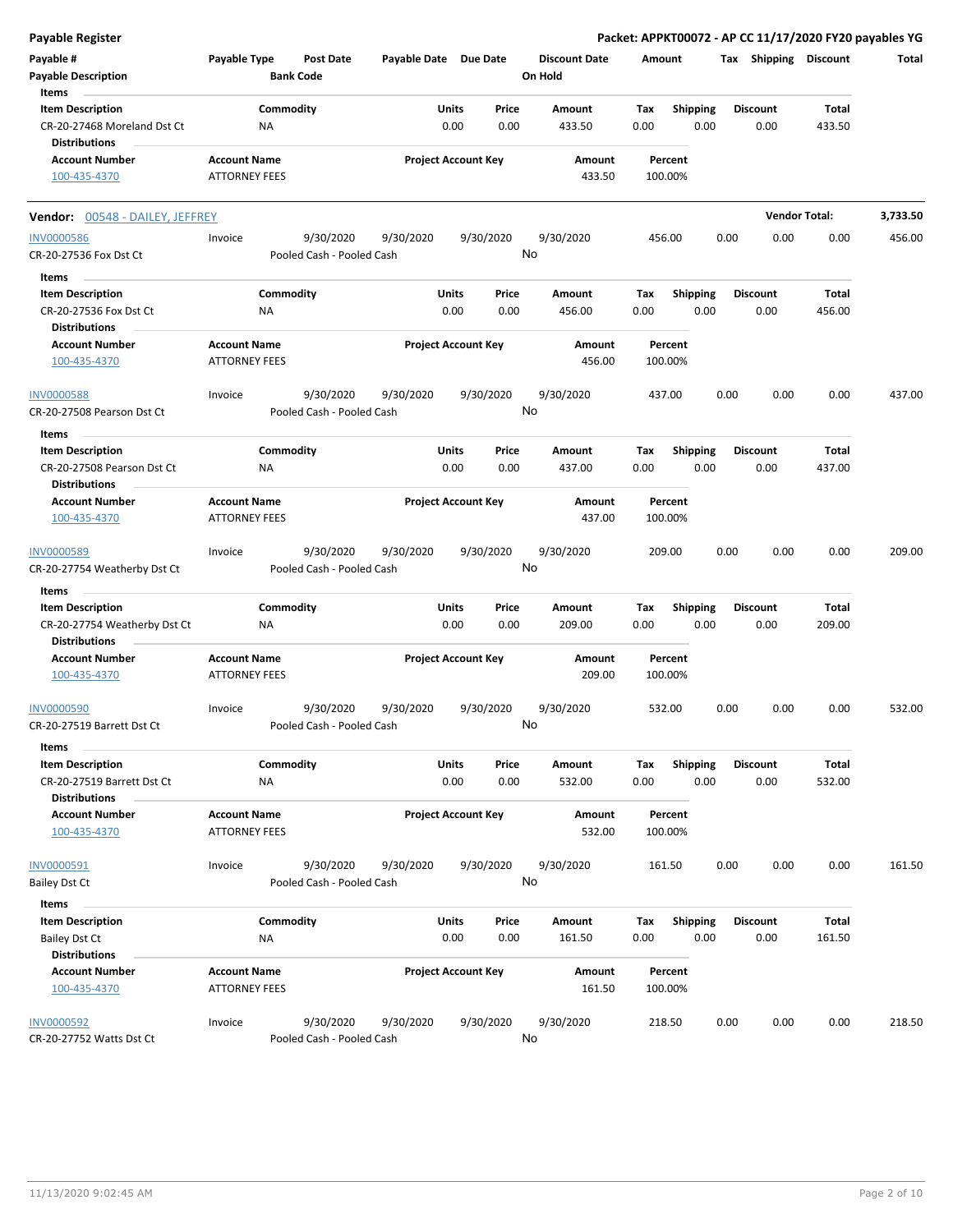|  | Payable Register |
|--|------------------|
|  |                  |

| <b>Payable Register</b>                               |                                             |                        |                                        |                       |                            |               |                      |             |                         |      |                         | Packet: APPKT00072 - AP CC 11/17/2020 FY20 payables YG |          |
|-------------------------------------------------------|---------------------------------------------|------------------------|----------------------------------------|-----------------------|----------------------------|---------------|----------------------|-------------|-------------------------|------|-------------------------|--------------------------------------------------------|----------|
| Payable #                                             | Payable Type                                |                        | <b>Post Date</b>                       | Payable Date Due Date |                            |               | <b>Discount Date</b> | Amount      |                         |      | Tax Shipping Discount   |                                                        | Total    |
| <b>Payable Description</b>                            |                                             |                        | <b>Bank Code</b>                       |                       |                            |               | On Hold              |             |                         |      |                         |                                                        |          |
| Items<br>$\sim$                                       |                                             |                        |                                        |                       |                            |               |                      |             |                         |      |                         |                                                        |          |
| <b>Item Description</b>                               |                                             | Commodity              |                                        |                       | Units                      | Price         | Amount               | Tax         | <b>Shipping</b>         |      | <b>Discount</b>         | Total                                                  |          |
| CR-20-27752 Watts Dst Ct<br><b>Distributions</b>      |                                             | ΝA                     |                                        |                       | 0.00                       | 0.00          | 218.50               | 0.00        | 0.00                    |      | 0.00                    | 218.50                                                 |          |
| <b>Account Number</b>                                 | <b>Account Name</b>                         |                        |                                        |                       | <b>Project Account Key</b> |               | Amount               |             | Percent                 |      |                         |                                                        |          |
| 100-435-4370                                          | <b>ATTORNEY FEES</b>                        |                        |                                        |                       |                            |               | 218.50               |             | 100.00%                 |      |                         |                                                        |          |
| <b>INV0000602</b>                                     | Invoice                                     |                        | 9/30/2020                              | 9/30/2020             |                            | 9/30/2020     | 9/30/2020            | 437.00      |                         | 0.00 | 0.00                    | 0.00                                                   | 437.00   |
| CR-20-27354 Garcia Dst Ct                             |                                             |                        | Pooled Cash - Pooled Cash              |                       |                            | No            |                      |             |                         |      |                         |                                                        |          |
| Items                                                 |                                             |                        |                                        |                       |                            |               |                      |             |                         |      |                         |                                                        |          |
| <b>Item Description</b>                               |                                             | Commodity              |                                        |                       | Units                      | Price         | Amount               | Tax         | <b>Shipping</b>         |      | <b>Discount</b>         | Total                                                  |          |
| CR-20-27354 Garcia Dst Ct<br><b>Distributions</b>     |                                             | ΝA                     |                                        |                       | 0.00                       | 0.00          | 437.00               | 0.00        | 0.00                    |      | 0.00                    | 437.00                                                 |          |
| <b>Account Number</b><br>100-435-4370                 | <b>Account Name</b><br><b>ATTORNEY FEES</b> |                        |                                        |                       | <b>Project Account Key</b> |               | Amount<br>437.00     |             | Percent<br>100.00%      |      |                         |                                                        |          |
| <b>INV0000603</b>                                     | Invoice                                     |                        | 9/30/2020<br>Pooled Cash - Pooled Cash | 9/30/2020             |                            | 9/30/2020     | 9/30/2020<br>No      | 418.00      |                         | 0.00 | 0.00                    | 0.00                                                   | 418.00   |
| CR-20-27541 Houser Dst Ct                             |                                             |                        |                                        |                       |                            |               |                      |             |                         |      |                         |                                                        |          |
| Items                                                 |                                             |                        |                                        |                       |                            |               |                      |             |                         |      |                         |                                                        |          |
| <b>Item Description</b><br>CR-20-27541 Houser Dst Ct  |                                             | Commodity<br><b>NA</b> |                                        |                       | Units<br>0.00              | Price<br>0.00 | Amount<br>418.00     | Tax<br>0.00 | <b>Shipping</b><br>0.00 |      | <b>Discount</b><br>0.00 | Total<br>418.00                                        |          |
| <b>Distributions</b>                                  |                                             |                        |                                        |                       |                            |               |                      |             |                         |      |                         |                                                        |          |
| <b>Account Number</b><br>100-435-4370                 | <b>Account Name</b><br><b>ATTORNEY FEES</b> |                        |                                        |                       | <b>Project Account Key</b> |               | Amount<br>418.00     |             | Percent<br>100.00%      |      |                         |                                                        |          |
| <b>INV0000604</b>                                     | Invoice                                     |                        | 9/30/2020                              | 9/30/2020             |                            | 9/30/2020     | 9/30/2020            |             | 123.50                  | 0.00 | 0.00                    | 0.00                                                   | 123.50   |
| CR-18-26830 Renfro Dst Ct                             |                                             |                        | Pooled Cash - Pooled Cash              |                       |                            |               | No                   |             |                         |      |                         |                                                        |          |
| Items                                                 |                                             |                        |                                        |                       |                            |               |                      |             |                         |      |                         |                                                        |          |
| <b>Item Description</b><br>CR-18-26830 Renfro Dst Ct  |                                             | Commodity<br>NA        |                                        |                       | <b>Units</b><br>0.00       | Price<br>0.00 | Amount<br>123.50     | Tax<br>0.00 | <b>Shipping</b><br>0.00 |      | <b>Discount</b><br>0.00 | Total<br>123.50                                        |          |
| <b>Distributions</b>                                  |                                             |                        |                                        |                       |                            |               |                      |             |                         |      |                         |                                                        |          |
| <b>Account Number</b><br>100-435-4370                 | <b>Account Name</b><br><b>ATTORNEY FEES</b> |                        |                                        |                       | <b>Project Account Key</b> |               | Amount<br>123.50     |             | Percent<br>100.00%      |      |                         |                                                        |          |
| INV0000618<br>CR-20-27579 Gonzalez-Villanueva Dst Ct  | Invoice                                     |                        | 9/30/2020<br>Pooled Cash - Pooled Cash | 9/30/2020             |                            | 9/30/2020     | 9/30/2020<br>No      | 741.00      |                         | 0.00 | 0.00                    | 0.00                                                   | 741.00   |
| Items                                                 |                                             |                        |                                        |                       |                            |               |                      |             |                         |      |                         |                                                        |          |
| <b>Item Description</b>                               |                                             | Commodity              |                                        |                       | Units                      | Price         | Amount               | Tax         | Shipping                |      | <b>Discount</b>         | Total                                                  |          |
| CR-20-27579 Gonzalez-Villanueva Dst Ct                |                                             | ΝA                     |                                        |                       | 0.00                       | 0.00          | 741.00               | 0.00        | 0.00                    |      | 0.00                    | 741.00                                                 |          |
| <b>Distributions</b>                                  |                                             |                        |                                        |                       |                            |               |                      |             |                         |      |                         |                                                        |          |
| <b>Account Number</b><br>100-435-4370                 | <b>Account Name</b><br><b>ATTORNEY FEES</b> |                        |                                        |                       | <b>Project Account Key</b> |               | Amount<br>741.00     |             | Percent<br>100.00%      |      |                         |                                                        |          |
| Vendor: 00438 - EVANS, MICHAEL S.                     |                                             |                        |                                        |                       |                            |               |                      |             |                         |      |                         | <b>Vendor Total:</b>                                   | 156.85   |
| <b>INV0000658</b>                                     | Invoice                                     |                        | 9/30/2020                              | 7/29/2020             |                            | 9/30/2020     | 7/29/2020            | 156.85      |                         | 0.00 | 0.00                    | 0.00                                                   | 156.85   |
| FA-18-43589 GLV Dst Ct                                |                                             |                        | Pooled Cash - Pooled Cash              |                       |                            |               | No                   |             |                         |      |                         |                                                        |          |
| Items<br><b>Item Description</b>                      |                                             | Commodity              |                                        |                       | Units                      | Price         | Amount               | Tax         | <b>Shipping</b>         |      | <b>Discount</b>         | <b>Total</b>                                           |          |
| FA-18-43589 GLV Dst Ct                                |                                             | ΝA                     |                                        |                       | 0.00                       | 0.00          | 156.85               | 0.00        | 0.00                    |      | 0.00                    | 156.85                                                 |          |
| <b>Distributions</b>                                  |                                             |                        |                                        |                       |                            |               |                      |             |                         |      |                         |                                                        |          |
| <b>Account Number</b><br>100-435-4360                 | <b>Account Name</b>                         |                        | ATTORNEY FEES- CPS CASES               |                       | <b>Project Account Key</b> |               | Amount<br>156.85     |             | Percent<br>100.00%      |      |                         |                                                        |          |
| <b>Vendor:</b> 00512 - GAYLON P. RIDDELS LAW FIRM, PC |                                             |                        |                                        |                       |                            |               |                      |             |                         |      |                         | <b>Vendor Total:</b>                                   | 3,696.45 |
| <b>INV0000619</b>                                     | Invoice                                     |                        | 9/30/2020                              | 9/30/2020             |                            | 9/30/2020     | 9/30/2020            | 3,696.45    |                         | 0.00 | 0.00                    | 0.00                                                   | 3,696.45 |
| CR-16-25877 Clark Dst Ct                              |                                             |                        | Pooled Cash - Pooled Cash              |                       |                            |               | No                   |             |                         |      |                         |                                                        |          |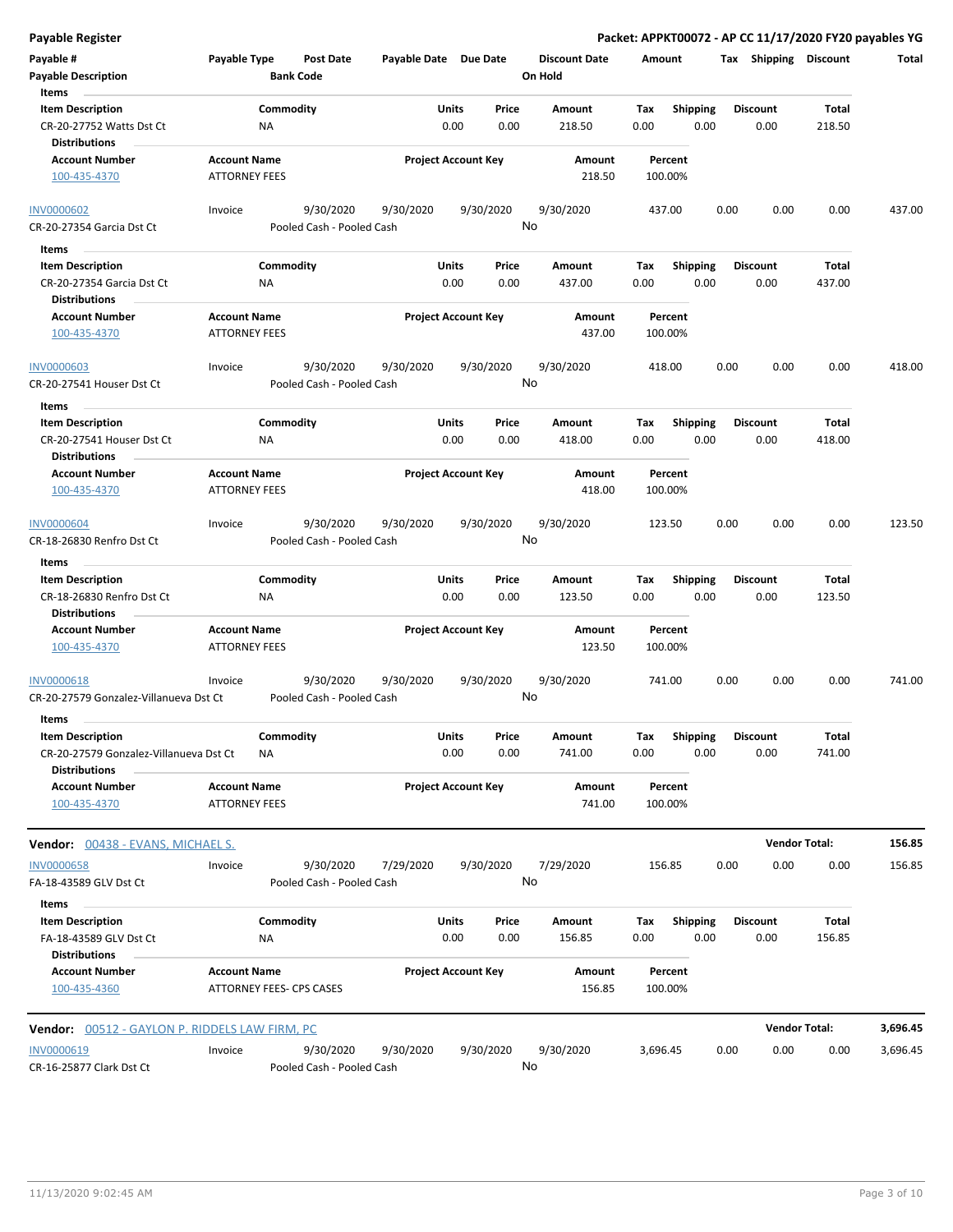| Payable Register                                                               |                                             |                                        |                       |                                       |                                 |                    |                         |                         | Packet: APPKT00072 - AP CC 11/17/2020 FY20 payables YG |          |
|--------------------------------------------------------------------------------|---------------------------------------------|----------------------------------------|-----------------------|---------------------------------------|---------------------------------|--------------------|-------------------------|-------------------------|--------------------------------------------------------|----------|
| Payable #<br><b>Payable Description</b>                                        | Payable Type                                | <b>Post Date</b><br><b>Bank Code</b>   | Payable Date Due Date |                                       | <b>Discount Date</b><br>On Hold | Amount             |                         |                         | Tax Shipping Discount                                  | Total    |
| Items<br><b>Item Description</b><br>CR-16-25877 Clark Dst Ct                   | ΝA                                          | Commodity                              | Units                 | Price<br>0.00<br>0.00                 | Amount<br>3,696.45              | Tax<br>0.00        | <b>Shipping</b><br>0.00 | <b>Discount</b><br>0.00 | <b>Total</b><br>3,696.45                               |          |
| <b>Distributions</b><br><b>Account Number</b><br>100-435-4370                  | <b>Account Name</b><br><b>ATTORNEY FEES</b> |                                        |                       | <b>Project Account Key</b>            | Amount<br>3,696.45              | Percent<br>100.00% |                         |                         |                                                        |          |
| <b>Vendor: 00010 - HOLLAND, JORDAN PLLC</b>                                    |                                             |                                        |                       |                                       |                                 |                    |                         |                         | <b>Vendor Total:</b>                                   | 7,995.10 |
| <b>INV0000593</b><br>CR-20-27756 Williams Dst Ct                               | Invoice                                     | 9/30/2020<br>Pooled Cash - Pooled Cash | 9/30/2020             | 9/30/2020                             | 9/30/2020<br>No                 | 403.75             |                         | 0.00                    | 0.00<br>0.00                                           | 403.75   |
| Items                                                                          |                                             |                                        |                       |                                       |                                 |                    |                         |                         |                                                        |          |
| <b>Item Description</b><br>CR-20-27756 Williams Dst Ct<br><b>Distributions</b> | NA                                          | Commodity                              | Units                 | Price<br>0.00<br>0.00                 | Amount<br>403.75                | Tax<br>0.00        | <b>Shipping</b><br>0.00 | <b>Discount</b><br>0.00 | Total<br>403.75                                        |          |
| <b>Account Number</b><br>100-435-4370                                          | <b>Account Name</b><br><b>ATTORNEY FEES</b> |                                        |                       | <b>Project Account Key</b>            | Amount<br>403.75                | Percent<br>100.00% |                         |                         |                                                        |          |
| <b>INV0000594</b><br>FA-20-44692 JS/JS/NA Dst Ct                               | Invoice                                     | 9/30/2020<br>Pooled Cash - Pooled Cash | 9/30/2020             | 9/30/2020                             | 9/30/2020<br>No                 | 1,819.00           |                         | 0.00                    | 0.00<br>0.00                                           | 1,819.00 |
| Items<br><b>Item Description</b><br>FA-20-44692 JS/JS/NA Dst Ct                | ΝA                                          | Commodity                              |                       | Units<br>Price<br>0.00<br>0.00        | Amount<br>1,819.00              | Tax<br>0.00        | <b>Shipping</b><br>0.00 | <b>Discount</b><br>0.00 | Total<br>1,819.00                                      |          |
| <b>Distributions</b><br><b>Account Number</b><br>100-435-4360                  | <b>Account Name</b>                         | <b>ATTORNEY FEES- CPS CASES</b>        |                       | <b>Project Account Key</b>            | Amount<br>1,819.00              | Percent<br>100.00% |                         |                         |                                                        |          |
| INV0000595<br>FA-20-44897 AR Dst Ct                                            | Invoice                                     | 9/30/2020<br>Pooled Cash - Pooled Cash | 9/30/2020             | 9/30/2020                             | 9/30/2020<br>No                 | 633.25             |                         | 0.00                    | 0.00<br>0.00                                           | 633.25   |
| Items                                                                          |                                             |                                        |                       |                                       |                                 |                    |                         |                         |                                                        |          |
| <b>Item Description</b><br>FA-20-44897 AR Dst Ct<br><b>Distributions</b>       | ΝA                                          | Commodity                              |                       | Units<br>Price<br>0.00<br>0.00        | Amount<br>633.25                | Tax<br>0.00        | <b>Shipping</b><br>0.00 | <b>Discount</b><br>0.00 | <b>Total</b><br>633.25                                 |          |
| <b>Account Number</b><br>100-435-4360                                          | <b>Account Name</b>                         | ATTORNEY FEES- CPS CASES               |                       | <b>Project Account Key</b>            | Amount<br>633.25                | Percent<br>100.00% |                         |                         |                                                        |          |
| <u>INV0000596</u><br>CR-17-26196 Taylor Dst Ct                                 | Invoice                                     | 9/30/2020<br>Pooled Cash - Pooled Cash | 9/30/2020             | 9/30/2020                             | 9/30/2020<br>No                 | 212.50             |                         | 0.00                    | 0.00<br>0.00                                           | 212.50   |
| Items<br><b>Item Description</b><br>CR-17-26196 Taylor Dst Ct                  | ΝA                                          | Commodity                              |                       | <b>Units</b><br>Price<br>0.00<br>0.00 | Amount<br>212.50                | Tax<br>0.00        | <b>Shipping</b><br>0.00 | <b>Discount</b><br>0.00 | Total<br>212.50                                        |          |
| <b>Distributions</b><br><b>Account Number</b><br>100-435-4370                  | <b>Account Name</b><br><b>ATTORNEY FEES</b> |                                        |                       | <b>Project Account Key</b>            | Amount<br>212.50                | Percent<br>100.00% |                         |                         |                                                        |          |
| <b>INV0000597</b><br>CR-20-27423 Wilson Dst Ct                                 | Invoice                                     | 9/30/2020<br>Pooled Cash - Pooled Cash | 9/30/2020             | 9/30/2020                             | 9/30/2020<br>No                 | 229.50             |                         | 0.00                    | 0.00<br>0.00                                           | 229.50   |
| Items                                                                          |                                             |                                        |                       |                                       |                                 |                    |                         |                         |                                                        |          |
| <b>Item Description</b><br>CR-20-27423 Wilson Dst Ct<br><b>Distributions</b>   | ΝA                                          | Commodity                              |                       | <b>Units</b><br>Price<br>0.00<br>0.00 | Amount<br>229.50                | Tax<br>0.00        | Shipping<br>0.00        | <b>Discount</b><br>0.00 | <b>Total</b><br>229.50                                 |          |
| <b>Account Number</b><br>100-435-4370                                          | <b>Account Name</b><br><b>ATTORNEY FEES</b> |                                        |                       | <b>Project Account Key</b>            | Amount<br>229.50                | Percent<br>100.00% |                         |                         |                                                        |          |
| <b>INV0000598</b><br>CR-19-27078 Jones Dst Ct                                  | Invoice                                     | 9/30/2020<br>Pooled Cash - Pooled Cash | 9/30/2020             | 9/30/2020                             | 9/30/2020<br>No                 | 731.00             |                         | 0.00                    | 0.00<br>0.00                                           | 731.00   |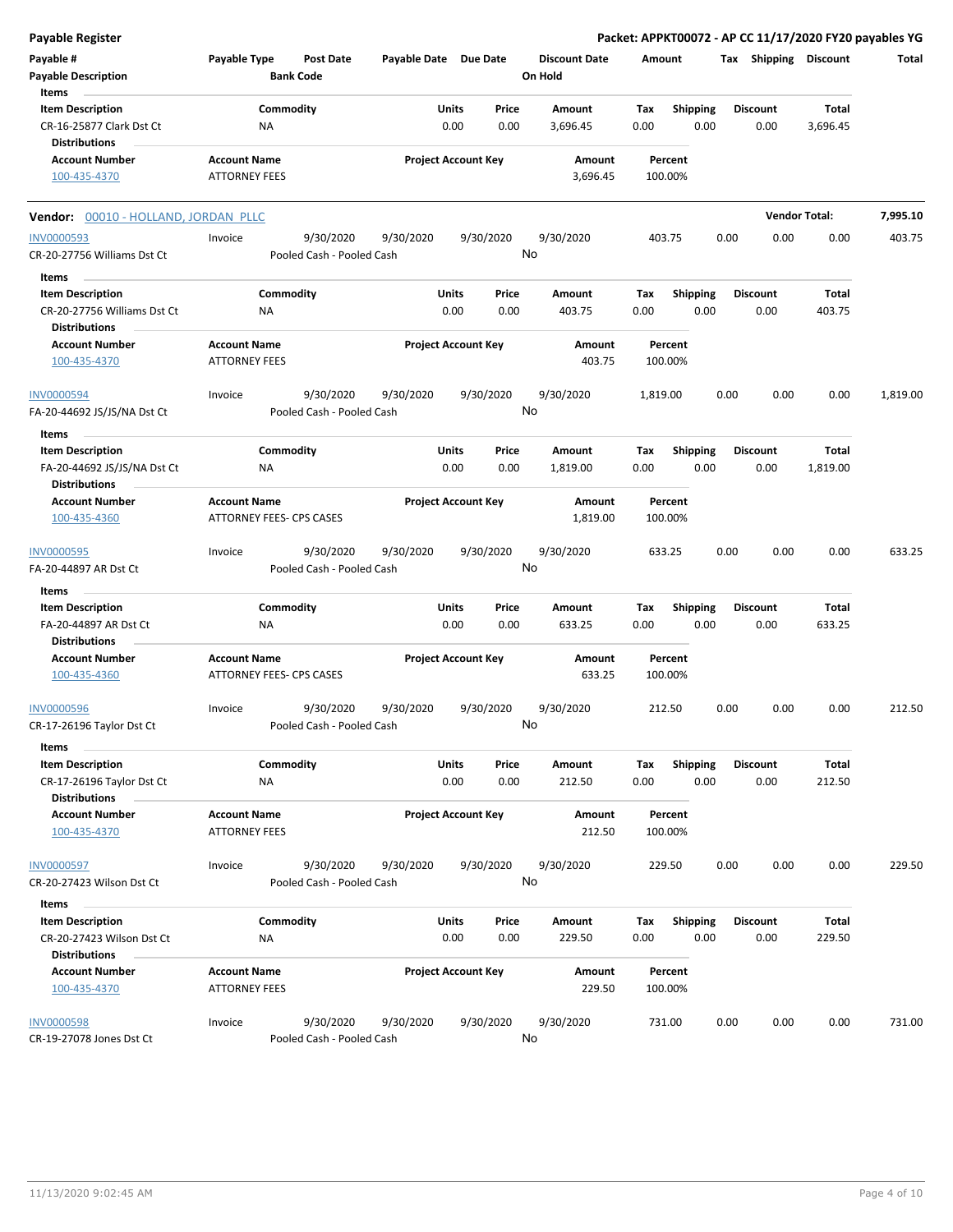| <b>Payable Register</b>                               |                                             |                                      |                       |                            |       |                                 |         |                    |      |                       |              | Packet: APPKT00072 - AP CC 11/17/2020 FY20 payables YG |
|-------------------------------------------------------|---------------------------------------------|--------------------------------------|-----------------------|----------------------------|-------|---------------------------------|---------|--------------------|------|-----------------------|--------------|--------------------------------------------------------|
| Payable #<br><b>Payable Description</b>               | Payable Type                                | <b>Post Date</b><br><b>Bank Code</b> | Payable Date Due Date |                            |       | <b>Discount Date</b><br>On Hold | Amount  |                    |      | Tax Shipping Discount |              | Total                                                  |
| Items                                                 |                                             |                                      |                       |                            |       |                                 |         |                    |      |                       |              |                                                        |
| <b>Item Description</b>                               |                                             | Commodity                            |                       | Units                      | Price | <b>Amount</b>                   | Tax     | <b>Shipping</b>    |      | <b>Discount</b>       | Total        |                                                        |
| CR-19-27078 Jones Dst Ct<br><b>Distributions</b>      | ΝA                                          |                                      |                       | 0.00                       | 0.00  | 731.00                          | 0.00    | 0.00               |      | 0.00                  | 731.00       |                                                        |
| <b>Account Number</b>                                 | <b>Account Name</b>                         |                                      |                       | <b>Project Account Key</b> |       | Amount                          |         | Percent            |      |                       |              |                                                        |
| 100-435-4370                                          | <b>ATTORNEY FEES</b>                        |                                      |                       |                            |       | 731.00                          | 100.00% |                    |      |                       |              |                                                        |
| <b>INV0000599</b>                                     | Invoice                                     | 9/30/2020                            | 9/30/2020             | 9/30/2020                  |       | 9/30/2020                       | 170.00  |                    | 0.00 | 0.00                  | 0.00         | 170.00                                                 |
| CR-20-27819 Watson Dst Ct                             |                                             | Pooled Cash - Pooled Cash            |                       |                            | No    |                                 |         |                    |      |                       |              |                                                        |
| Items                                                 |                                             |                                      |                       |                            |       |                                 |         |                    |      |                       |              |                                                        |
| <b>Item Description</b>                               |                                             | Commodity                            |                       | Units                      | Price | Amount                          | Tax     | <b>Shipping</b>    |      | <b>Discount</b>       | <b>Total</b> |                                                        |
| CR-20-27819 Watson Dst Ct                             | ΝA                                          |                                      |                       | 0.00                       | 0.00  | 170.00                          | 0.00    | 0.00               |      | 0.00                  | 170.00       |                                                        |
| <b>Distributions</b>                                  |                                             |                                      |                       |                            |       |                                 |         |                    |      |                       |              |                                                        |
| <b>Account Number</b>                                 | <b>Account Name</b>                         |                                      |                       | <b>Project Account Key</b> |       | Amount                          |         | Percent            |      |                       |              |                                                        |
| 100-435-4370                                          | <b>ATTORNEY FEES</b>                        |                                      |                       |                            |       | 170.00                          | 100.00% |                    |      |                       |              |                                                        |
| INV0000600                                            | Invoice                                     | 9/30/2020                            | 9/30/2020             | 9/30/2020                  |       | 9/30/2020                       | 168.30  |                    | 0.00 | 0.00                  | 0.00         | 168.30                                                 |
| Nix Dst Ct                                            |                                             | Pooled Cash - Pooled Cash            |                       |                            | No    |                                 |         |                    |      |                       |              |                                                        |
| Items                                                 |                                             |                                      |                       |                            |       |                                 |         |                    |      |                       |              |                                                        |
| <b>Item Description</b>                               |                                             | Commodity                            |                       | Units                      | Price | Amount                          | Tax     | <b>Shipping</b>    |      | <b>Discount</b>       | Total        |                                                        |
| Nix Dst Ct                                            | NA                                          |                                      |                       | 0.00                       | 0.00  | 168.30                          | 0.00    | 0.00               |      | 0.00                  | 168.30       |                                                        |
| <b>Distributions</b>                                  |                                             |                                      |                       |                            |       |                                 |         |                    |      |                       |              |                                                        |
| <b>Account Number</b>                                 | <b>Account Name</b>                         |                                      |                       | <b>Project Account Key</b> |       | Amount                          |         | Percent            |      |                       |              |                                                        |
| 100-435-4370                                          | <b>ATTORNEY FEES</b>                        |                                      |                       |                            |       | 168.30                          | 100.00% |                    |      |                       |              |                                                        |
| <b>INV0000605</b>                                     | Invoice                                     | 9/30/2020                            | 9/30/2020             | 9/30/2020                  |       | 9/30/2020                       | 743.75  |                    | 0.00 | 0.00                  | 0.00         | 743.75                                                 |
| CR-20-27551 Pennington Dst Ct                         |                                             | Pooled Cash - Pooled Cash            |                       |                            | No    |                                 |         |                    |      |                       |              |                                                        |
| Items                                                 |                                             |                                      |                       |                            |       |                                 |         |                    |      |                       |              |                                                        |
| <b>Item Description</b>                               |                                             | Commodity                            |                       | Units                      | Price | Amount                          | Tax     | <b>Shipping</b>    |      | <b>Discount</b>       | Total        |                                                        |
| CR-20-27551 Pennington Dst Ct<br><b>Distributions</b> | ΝA                                          |                                      |                       | 0.00                       | 0.00  | 743.75                          | 0.00    | 0.00               |      | 0.00                  | 743.75       |                                                        |
| <b>Account Number</b>                                 | <b>Account Name</b>                         |                                      |                       | <b>Project Account Key</b> |       | <b>Amount</b>                   |         | Percent            |      |                       |              |                                                        |
| 100-435-4370                                          | <b>ATTORNEY FEES</b>                        |                                      |                       |                            |       | 743.75                          | 100.00% |                    |      |                       |              |                                                        |
| <b>INV0000606</b>                                     | Invoice                                     | 9/30/2020                            | 9/30/2020             | 9/30/2020                  |       | 9/30/2020                       | 127.50  |                    | 0.00 | 0.00                  | 0.00         | 127.50                                                 |
| CR-18-26659 Stoval Dst Ct                             |                                             | Pooled Cash - Pooled Cash            |                       |                            | No    |                                 |         |                    |      |                       |              |                                                        |
| Items                                                 |                                             |                                      |                       |                            |       |                                 |         |                    |      |                       |              |                                                        |
| <b>Item Description</b>                               |                                             | Commodity                            |                       | Units                      | Price | Amount                          | Tax     | <b>Shipping</b>    |      | <b>Discount</b>       | Total        |                                                        |
| CR-18-26659 Stoval Dst Ct                             | NA                                          |                                      |                       | 0.00                       | 0.00  | 127.50                          | 0.00    | 0.00               |      | 0.00                  | 127.50       |                                                        |
| <b>Distributions</b>                                  |                                             |                                      |                       |                            |       |                                 |         |                    |      |                       |              |                                                        |
| <b>Account Number</b>                                 | <b>Account Name</b>                         |                                      |                       | <b>Project Account Key</b> |       | Amount                          |         | Percent            |      |                       |              |                                                        |
| 100-435-4370                                          | <b>ATTORNEY FEES</b>                        |                                      |                       |                            |       | 127.50                          | 100.00% |                    |      |                       |              |                                                        |
|                                                       |                                             |                                      |                       |                            |       |                                 |         |                    |      |                       |              |                                                        |
| <b>INV0000607</b>                                     | Invoice                                     | 9/30/2020                            | 9/30/2020             | 9/30/2020                  |       | 9/30/2020                       | 618.80  |                    | 0.00 | 0.00                  | 0.00         | 618.80                                                 |
| CR-19-27089 Taylor Dst Ct                             |                                             | Pooled Cash - Pooled Cash            |                       |                            | No    |                                 |         |                    |      |                       |              |                                                        |
| Items                                                 |                                             |                                      |                       |                            |       |                                 |         |                    |      |                       |              |                                                        |
| <b>Item Description</b>                               |                                             | Commodity                            |                       | Units                      | Price | Amount                          | Tax     | Shipping           |      | <b>Discount</b>       | Total        |                                                        |
| CR-19-27089 Taylor Dst Ct                             | ΝA                                          |                                      |                       | 0.00                       | 0.00  | 618.80                          | 0.00    | 0.00               |      | 0.00                  | 618.80       |                                                        |
| <b>Distributions</b>                                  |                                             |                                      |                       |                            |       |                                 |         |                    |      |                       |              |                                                        |
| <b>Account Number</b><br>100-435-4370                 | <b>Account Name</b><br><b>ATTORNEY FEES</b> |                                      |                       | <b>Project Account Key</b> |       | Amount<br>618.80                |         | Percent<br>100.00% |      |                       |              |                                                        |
| <b>INV0000608</b>                                     | Invoice                                     | 9/30/2020                            | 9/30/2020             | 9/30/2020                  |       | 9/30/2020                       | 208.25  |                    | 0.00 | 0.00                  | 0.00         | 208.25                                                 |
| CR-19-27252 Wood Dst Ct                               |                                             | Pooled Cash - Pooled Cash            |                       |                            | No    |                                 |         |                    |      |                       |              |                                                        |
|                                                       |                                             |                                      |                       |                            |       |                                 |         |                    |      |                       |              |                                                        |
| Items                                                 |                                             |                                      |                       |                            |       |                                 |         |                    |      |                       |              |                                                        |
| <b>Item Description</b>                               |                                             | Commodity                            |                       | Units                      | Price | Amount                          | Tax     | <b>Shipping</b>    |      | <b>Discount</b>       | Total        |                                                        |
| CR-19-27252 Wood Dst Ct<br><b>Distributions</b>       | ΝA                                          |                                      |                       | 0.00                       | 0.00  | 208.25                          | 0.00    | 0.00               |      | 0.00                  | 208.25       |                                                        |
| <b>Account Number</b>                                 | <b>Account Name</b>                         |                                      |                       | <b>Project Account Key</b> |       | Amount                          |         | <b>Dercent</b>     |      |                       |              |                                                        |

**Account Number Account Name Project Account Key Amount Percent** 100-435-4370 ATTORNEY FEES 208.25 100.00%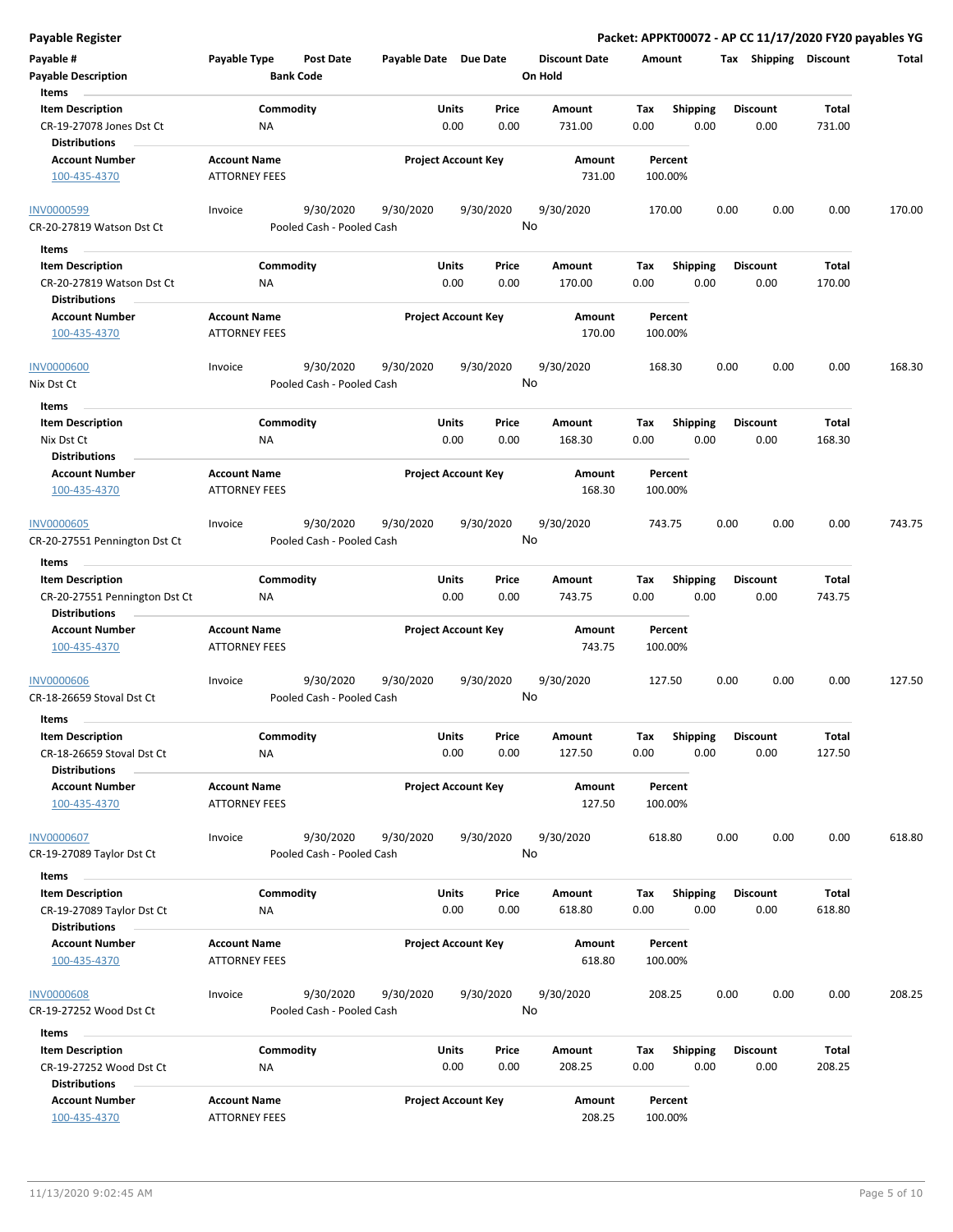| Payable Type<br><b>Post Date</b><br>Payable Date Due Date<br><b>Discount Date</b><br>Tax Shipping Discount<br>Amount<br>Total<br>On Hold<br><b>Payable Description</b><br><b>Bank Code</b><br>9/30/2020<br>9/30/2020<br>378.25<br>0.00<br>0.00<br>0.00<br>378.25<br>9/30/2020<br>9/30/2020<br>Invoice<br>No<br>CR-20-27411 Wrinkle Dst Ct<br>Pooled Cash - Pooled Cash<br>Items<br>Commodity<br>Units<br>Price<br>Amount<br>Total<br><b>Item Description</b><br>Tax<br><b>Shipping</b><br><b>Discount</b><br>CR-20-27411 Wrinkle Dst Ct<br>0.00<br>0.00<br>378.25<br>0.00<br>0.00<br>0.00<br>378.25<br>ΝA<br><b>Distributions</b><br><b>Account Number</b><br><b>Account Name</b><br><b>Project Account Key</b><br>Amount<br>Percent<br>100-435-4370<br><b>ATTORNEY FEES</b><br>378.25<br>100.00%<br>9/30/2020<br>9/30/2020<br>9/30/2020<br>9/30/2020<br>272.00<br>0.00<br>0.00<br>0.00<br>Invoice<br>No<br>CR-20-27422-1 Davis Dst Ct<br>Pooled Cash - Pooled Cash<br>Items<br>Commodity<br>Units<br>Price<br>Amount<br>Tax<br><b>Shipping</b><br><b>Discount</b><br>Total<br><b>Item Description</b><br>0.00<br>0.00<br>0.00<br>0.00<br>0.00<br>CR-20-27422-1 Davis Dst Ct<br><b>NA</b><br>272.00<br>272.00<br><b>Distributions</b><br><b>Account Number</b><br><b>Account Name</b><br><b>Project Account Key</b><br>Amount<br>Percent<br><b>ATTORNEY FEES</b><br>272.00<br>100.00%<br>100-435-4370<br>9/30/2020<br>9/30/2020<br>9/30/2020<br>9/30/2020<br>433.50<br>0.00<br>0.00<br>0.00<br>Invoice<br>No<br>Pooled Cash - Pooled Cash<br>Items<br>Commodity<br>Units<br>Price<br><b>Shipping</b><br><b>Discount</b><br><b>Item Description</b><br>Amount<br>Tax<br>Total<br>0.00<br>0.00<br>0.00<br>0.00<br>433.50<br>CR-20-27463-1 Griffith Dst Ct<br>NA<br>433.50<br>0.00<br><b>Distributions</b><br><b>Account Number</b><br><b>Account Name</b><br><b>Project Account Key</b><br>Amount<br>Percent<br>100-435-4370<br><b>ATTORNEY FEES</b><br>433.50<br>100.00%<br>9/30/2020<br>9/30/2020<br>9/30/2020<br>0.00<br>9/30/2020<br>845.75<br>0.00<br>0.00<br>845.75<br>Invoice<br>No<br>CR-20-27312 Atkins Dst Ct<br>Pooled Cash - Pooled Cash<br>Items<br><b>Item Description</b><br>Commodity<br>Units<br>Price<br>Total<br>Amount<br>Tax<br><b>Shipping</b><br><b>Discount</b><br>CR-20-27312 Atkins Dst Ct<br>0.00<br>0.00<br>0.00<br>0.00<br>0.00<br>845.75<br>ΝA<br>845.75<br><b>Distributions</b><br><b>Account Name</b><br><b>Project Account Key</b><br><b>Account Number</b><br>Amount<br>Percent<br>100-435-4370<br><b>ATTORNEY FEES</b><br>845.75<br>100.00%<br><b>Vendor Total:</b><br>51,628.95<br>Vendor: 00509 - LIFEPROTECTION SPRINKLER LLC<br>9/30/2020<br>9/17/2020<br>9/30/2020<br>9/17/2020<br>0.00<br>51,628.95<br>Invoice<br>51,628.95<br>0.00<br>0.00<br>No<br>Pooled Cash - Pooled Cash<br>Items<br><b>Item Description</b><br>Commodity<br>Units<br><b>Shipping</b><br><b>Discount</b><br>Price<br>Amount<br>Tax<br>Total<br>0.00<br>0.00<br>0.00<br>51,628.95<br>0.00<br>0.00<br>51,628.95<br>CH sprinkler system<br>NA<br><b>Distributions</b><br><b>Account Number</b><br><b>Account Name</b><br><b>Project Account Key</b><br>Amount<br>Percent<br>680-668-1650<br><b>CONSTRUCTION</b><br>51,628.95<br>100.00%<br><b>Vendor Total:</b><br>Vendor: 00542 - LUMIQUICK DIAGNOSTICS, INC<br>0.00<br>100.00<br>0.00<br>91073<br>Invoice<br>9/30/2020<br>9/25/2020<br>9/30/2020<br>9/25/2020<br>1,380.00<br>No<br>9/25/20 Drug tests<br>Pooled Cash - Pooled Cash<br>Items<br>Commodity<br>Units<br>Amount<br><b>Shipping</b><br><b>Total</b><br><b>Item Description</b><br>Price<br>Tax<br><b>Discount</b><br>0.00<br>9/25/20 Drug tests<br>0.00<br>1,380.00<br>0.00<br>100.00<br>0.00<br>1,480.00<br>ΝA<br><b>Distributions</b><br><b>Account Number</b><br><b>Account Name</b><br><b>Project Account Key</b><br>Amount<br>Percent<br>DRUG TESTING SUPPLIES<br>1,480.00<br>100-573-3130<br>100.00%<br><b>Vendor Total:</b><br>Vendor: 00589 - PERKINS, J. DANIEL<br><b>INV0000659</b><br>9/30/2020<br>9/23/2020<br>9/30/2020<br>9/23/2020<br>72.00<br>0.00<br>0.00<br>0.00<br>Invoice<br>No<br>Pooled Cash - Pooled Cash | <b>Payable Register</b>       |  |  |  |  |  | Packet: APPKT00072 - AP CC 11/17/2020 FY20 payables YG |
|---------------------------------------------------------------------------------------------------------------------------------------------------------------------------------------------------------------------------------------------------------------------------------------------------------------------------------------------------------------------------------------------------------------------------------------------------------------------------------------------------------------------------------------------------------------------------------------------------------------------------------------------------------------------------------------------------------------------------------------------------------------------------------------------------------------------------------------------------------------------------------------------------------------------------------------------------------------------------------------------------------------------------------------------------------------------------------------------------------------------------------------------------------------------------------------------------------------------------------------------------------------------------------------------------------------------------------------------------------------------------------------------------------------------------------------------------------------------------------------------------------------------------------------------------------------------------------------------------------------------------------------------------------------------------------------------------------------------------------------------------------------------------------------------------------------------------------------------------------------------------------------------------------------------------------------------------------------------------------------------------------------------------------------------------------------------------------------------------------------------------------------------------------------------------------------------------------------------------------------------------------------------------------------------------------------------------------------------------------------------------------------------------------------------------------------------------------------------------------------------------------------------------------------------------------------------------------------------------------------------------------------------------------------------------------------------------------------------------------------------------------------------------------------------------------------------------------------------------------------------------------------------------------------------------------------------------------------------------------------------------------------------------------------------------------------------------------------------------------------------------------------------------------------------------------------------------------------------------------------------------------------------------------------------------------------------------------------------------------------------------------------------------------------------------------------------------------------------------------------------------------------------------------------------------------------------------------------------------------------------------------------------------------------------------------------------------------------------------------------------------------------------------------------------------------------------------------------------------------------------------------------------------------------------------------------------------------------------------------------------------------------------------------------------------------------------------------------------------------------------------------------------------------|-------------------------------|--|--|--|--|--|--------------------------------------------------------|
|                                                                                                                                                                                                                                                                                                                                                                                                                                                                                                                                                                                                                                                                                                                                                                                                                                                                                                                                                                                                                                                                                                                                                                                                                                                                                                                                                                                                                                                                                                                                                                                                                                                                                                                                                                                                                                                                                                                                                                                                                                                                                                                                                                                                                                                                                                                                                                                                                                                                                                                                                                                                                                                                                                                                                                                                                                                                                                                                                                                                                                                                                                                                                                                                                                                                                                                                                                                                                                                                                                                                                                                                                                                                                                                                                                                                                                                                                                                                                                                                                                                                                                                                                         | Payable #                     |  |  |  |  |  |                                                        |
|                                                                                                                                                                                                                                                                                                                                                                                                                                                                                                                                                                                                                                                                                                                                                                                                                                                                                                                                                                                                                                                                                                                                                                                                                                                                                                                                                                                                                                                                                                                                                                                                                                                                                                                                                                                                                                                                                                                                                                                                                                                                                                                                                                                                                                                                                                                                                                                                                                                                                                                                                                                                                                                                                                                                                                                                                                                                                                                                                                                                                                                                                                                                                                                                                                                                                                                                                                                                                                                                                                                                                                                                                                                                                                                                                                                                                                                                                                                                                                                                                                                                                                                                                         | INV0000609                    |  |  |  |  |  |                                                        |
|                                                                                                                                                                                                                                                                                                                                                                                                                                                                                                                                                                                                                                                                                                                                                                                                                                                                                                                                                                                                                                                                                                                                                                                                                                                                                                                                                                                                                                                                                                                                                                                                                                                                                                                                                                                                                                                                                                                                                                                                                                                                                                                                                                                                                                                                                                                                                                                                                                                                                                                                                                                                                                                                                                                                                                                                                                                                                                                                                                                                                                                                                                                                                                                                                                                                                                                                                                                                                                                                                                                                                                                                                                                                                                                                                                                                                                                                                                                                                                                                                                                                                                                                                         |                               |  |  |  |  |  |                                                        |
|                                                                                                                                                                                                                                                                                                                                                                                                                                                                                                                                                                                                                                                                                                                                                                                                                                                                                                                                                                                                                                                                                                                                                                                                                                                                                                                                                                                                                                                                                                                                                                                                                                                                                                                                                                                                                                                                                                                                                                                                                                                                                                                                                                                                                                                                                                                                                                                                                                                                                                                                                                                                                                                                                                                                                                                                                                                                                                                                                                                                                                                                                                                                                                                                                                                                                                                                                                                                                                                                                                                                                                                                                                                                                                                                                                                                                                                                                                                                                                                                                                                                                                                                                         |                               |  |  |  |  |  |                                                        |
|                                                                                                                                                                                                                                                                                                                                                                                                                                                                                                                                                                                                                                                                                                                                                                                                                                                                                                                                                                                                                                                                                                                                                                                                                                                                                                                                                                                                                                                                                                                                                                                                                                                                                                                                                                                                                                                                                                                                                                                                                                                                                                                                                                                                                                                                                                                                                                                                                                                                                                                                                                                                                                                                                                                                                                                                                                                                                                                                                                                                                                                                                                                                                                                                                                                                                                                                                                                                                                                                                                                                                                                                                                                                                                                                                                                                                                                                                                                                                                                                                                                                                                                                                         |                               |  |  |  |  |  |                                                        |
|                                                                                                                                                                                                                                                                                                                                                                                                                                                                                                                                                                                                                                                                                                                                                                                                                                                                                                                                                                                                                                                                                                                                                                                                                                                                                                                                                                                                                                                                                                                                                                                                                                                                                                                                                                                                                                                                                                                                                                                                                                                                                                                                                                                                                                                                                                                                                                                                                                                                                                                                                                                                                                                                                                                                                                                                                                                                                                                                                                                                                                                                                                                                                                                                                                                                                                                                                                                                                                                                                                                                                                                                                                                                                                                                                                                                                                                                                                                                                                                                                                                                                                                                                         |                               |  |  |  |  |  |                                                        |
|                                                                                                                                                                                                                                                                                                                                                                                                                                                                                                                                                                                                                                                                                                                                                                                                                                                                                                                                                                                                                                                                                                                                                                                                                                                                                                                                                                                                                                                                                                                                                                                                                                                                                                                                                                                                                                                                                                                                                                                                                                                                                                                                                                                                                                                                                                                                                                                                                                                                                                                                                                                                                                                                                                                                                                                                                                                                                                                                                                                                                                                                                                                                                                                                                                                                                                                                                                                                                                                                                                                                                                                                                                                                                                                                                                                                                                                                                                                                                                                                                                                                                                                                                         |                               |  |  |  |  |  |                                                        |
|                                                                                                                                                                                                                                                                                                                                                                                                                                                                                                                                                                                                                                                                                                                                                                                                                                                                                                                                                                                                                                                                                                                                                                                                                                                                                                                                                                                                                                                                                                                                                                                                                                                                                                                                                                                                                                                                                                                                                                                                                                                                                                                                                                                                                                                                                                                                                                                                                                                                                                                                                                                                                                                                                                                                                                                                                                                                                                                                                                                                                                                                                                                                                                                                                                                                                                                                                                                                                                                                                                                                                                                                                                                                                                                                                                                                                                                                                                                                                                                                                                                                                                                                                         |                               |  |  |  |  |  |                                                        |
| 272.00<br>433.50                                                                                                                                                                                                                                                                                                                                                                                                                                                                                                                                                                                                                                                                                                                                                                                                                                                                                                                                                                                                                                                                                                                                                                                                                                                                                                                                                                                                                                                                                                                                                                                                                                                                                                                                                                                                                                                                                                                                                                                                                                                                                                                                                                                                                                                                                                                                                                                                                                                                                                                                                                                                                                                                                                                                                                                                                                                                                                                                                                                                                                                                                                                                                                                                                                                                                                                                                                                                                                                                                                                                                                                                                                                                                                                                                                                                                                                                                                                                                                                                                                                                                                                                        |                               |  |  |  |  |  |                                                        |
|                                                                                                                                                                                                                                                                                                                                                                                                                                                                                                                                                                                                                                                                                                                                                                                                                                                                                                                                                                                                                                                                                                                                                                                                                                                                                                                                                                                                                                                                                                                                                                                                                                                                                                                                                                                                                                                                                                                                                                                                                                                                                                                                                                                                                                                                                                                                                                                                                                                                                                                                                                                                                                                                                                                                                                                                                                                                                                                                                                                                                                                                                                                                                                                                                                                                                                                                                                                                                                                                                                                                                                                                                                                                                                                                                                                                                                                                                                                                                                                                                                                                                                                                                         | <b>INV0000610</b>             |  |  |  |  |  |                                                        |
|                                                                                                                                                                                                                                                                                                                                                                                                                                                                                                                                                                                                                                                                                                                                                                                                                                                                                                                                                                                                                                                                                                                                                                                                                                                                                                                                                                                                                                                                                                                                                                                                                                                                                                                                                                                                                                                                                                                                                                                                                                                                                                                                                                                                                                                                                                                                                                                                                                                                                                                                                                                                                                                                                                                                                                                                                                                                                                                                                                                                                                                                                                                                                                                                                                                                                                                                                                                                                                                                                                                                                                                                                                                                                                                                                                                                                                                                                                                                                                                                                                                                                                                                                         |                               |  |  |  |  |  |                                                        |
|                                                                                                                                                                                                                                                                                                                                                                                                                                                                                                                                                                                                                                                                                                                                                                                                                                                                                                                                                                                                                                                                                                                                                                                                                                                                                                                                                                                                                                                                                                                                                                                                                                                                                                                                                                                                                                                                                                                                                                                                                                                                                                                                                                                                                                                                                                                                                                                                                                                                                                                                                                                                                                                                                                                                                                                                                                                                                                                                                                                                                                                                                                                                                                                                                                                                                                                                                                                                                                                                                                                                                                                                                                                                                                                                                                                                                                                                                                                                                                                                                                                                                                                                                         |                               |  |  |  |  |  |                                                        |
|                                                                                                                                                                                                                                                                                                                                                                                                                                                                                                                                                                                                                                                                                                                                                                                                                                                                                                                                                                                                                                                                                                                                                                                                                                                                                                                                                                                                                                                                                                                                                                                                                                                                                                                                                                                                                                                                                                                                                                                                                                                                                                                                                                                                                                                                                                                                                                                                                                                                                                                                                                                                                                                                                                                                                                                                                                                                                                                                                                                                                                                                                                                                                                                                                                                                                                                                                                                                                                                                                                                                                                                                                                                                                                                                                                                                                                                                                                                                                                                                                                                                                                                                                         |                               |  |  |  |  |  |                                                        |
|                                                                                                                                                                                                                                                                                                                                                                                                                                                                                                                                                                                                                                                                                                                                                                                                                                                                                                                                                                                                                                                                                                                                                                                                                                                                                                                                                                                                                                                                                                                                                                                                                                                                                                                                                                                                                                                                                                                                                                                                                                                                                                                                                                                                                                                                                                                                                                                                                                                                                                                                                                                                                                                                                                                                                                                                                                                                                                                                                                                                                                                                                                                                                                                                                                                                                                                                                                                                                                                                                                                                                                                                                                                                                                                                                                                                                                                                                                                                                                                                                                                                                                                                                         |                               |  |  |  |  |  |                                                        |
|                                                                                                                                                                                                                                                                                                                                                                                                                                                                                                                                                                                                                                                                                                                                                                                                                                                                                                                                                                                                                                                                                                                                                                                                                                                                                                                                                                                                                                                                                                                                                                                                                                                                                                                                                                                                                                                                                                                                                                                                                                                                                                                                                                                                                                                                                                                                                                                                                                                                                                                                                                                                                                                                                                                                                                                                                                                                                                                                                                                                                                                                                                                                                                                                                                                                                                                                                                                                                                                                                                                                                                                                                                                                                                                                                                                                                                                                                                                                                                                                                                                                                                                                                         |                               |  |  |  |  |  |                                                        |
|                                                                                                                                                                                                                                                                                                                                                                                                                                                                                                                                                                                                                                                                                                                                                                                                                                                                                                                                                                                                                                                                                                                                                                                                                                                                                                                                                                                                                                                                                                                                                                                                                                                                                                                                                                                                                                                                                                                                                                                                                                                                                                                                                                                                                                                                                                                                                                                                                                                                                                                                                                                                                                                                                                                                                                                                                                                                                                                                                                                                                                                                                                                                                                                                                                                                                                                                                                                                                                                                                                                                                                                                                                                                                                                                                                                                                                                                                                                                                                                                                                                                                                                                                         | <b>INV0000620</b>             |  |  |  |  |  |                                                        |
|                                                                                                                                                                                                                                                                                                                                                                                                                                                                                                                                                                                                                                                                                                                                                                                                                                                                                                                                                                                                                                                                                                                                                                                                                                                                                                                                                                                                                                                                                                                                                                                                                                                                                                                                                                                                                                                                                                                                                                                                                                                                                                                                                                                                                                                                                                                                                                                                                                                                                                                                                                                                                                                                                                                                                                                                                                                                                                                                                                                                                                                                                                                                                                                                                                                                                                                                                                                                                                                                                                                                                                                                                                                                                                                                                                                                                                                                                                                                                                                                                                                                                                                                                         | CR-20-27463-1 Griffith Dst Ct |  |  |  |  |  |                                                        |
|                                                                                                                                                                                                                                                                                                                                                                                                                                                                                                                                                                                                                                                                                                                                                                                                                                                                                                                                                                                                                                                                                                                                                                                                                                                                                                                                                                                                                                                                                                                                                                                                                                                                                                                                                                                                                                                                                                                                                                                                                                                                                                                                                                                                                                                                                                                                                                                                                                                                                                                                                                                                                                                                                                                                                                                                                                                                                                                                                                                                                                                                                                                                                                                                                                                                                                                                                                                                                                                                                                                                                                                                                                                                                                                                                                                                                                                                                                                                                                                                                                                                                                                                                         |                               |  |  |  |  |  |                                                        |
|                                                                                                                                                                                                                                                                                                                                                                                                                                                                                                                                                                                                                                                                                                                                                                                                                                                                                                                                                                                                                                                                                                                                                                                                                                                                                                                                                                                                                                                                                                                                                                                                                                                                                                                                                                                                                                                                                                                                                                                                                                                                                                                                                                                                                                                                                                                                                                                                                                                                                                                                                                                                                                                                                                                                                                                                                                                                                                                                                                                                                                                                                                                                                                                                                                                                                                                                                                                                                                                                                                                                                                                                                                                                                                                                                                                                                                                                                                                                                                                                                                                                                                                                                         |                               |  |  |  |  |  |                                                        |
|                                                                                                                                                                                                                                                                                                                                                                                                                                                                                                                                                                                                                                                                                                                                                                                                                                                                                                                                                                                                                                                                                                                                                                                                                                                                                                                                                                                                                                                                                                                                                                                                                                                                                                                                                                                                                                                                                                                                                                                                                                                                                                                                                                                                                                                                                                                                                                                                                                                                                                                                                                                                                                                                                                                                                                                                                                                                                                                                                                                                                                                                                                                                                                                                                                                                                                                                                                                                                                                                                                                                                                                                                                                                                                                                                                                                                                                                                                                                                                                                                                                                                                                                                         |                               |  |  |  |  |  |                                                        |
|                                                                                                                                                                                                                                                                                                                                                                                                                                                                                                                                                                                                                                                                                                                                                                                                                                                                                                                                                                                                                                                                                                                                                                                                                                                                                                                                                                                                                                                                                                                                                                                                                                                                                                                                                                                                                                                                                                                                                                                                                                                                                                                                                                                                                                                                                                                                                                                                                                                                                                                                                                                                                                                                                                                                                                                                                                                                                                                                                                                                                                                                                                                                                                                                                                                                                                                                                                                                                                                                                                                                                                                                                                                                                                                                                                                                                                                                                                                                                                                                                                                                                                                                                         |                               |  |  |  |  |  |                                                        |
|                                                                                                                                                                                                                                                                                                                                                                                                                                                                                                                                                                                                                                                                                                                                                                                                                                                                                                                                                                                                                                                                                                                                                                                                                                                                                                                                                                                                                                                                                                                                                                                                                                                                                                                                                                                                                                                                                                                                                                                                                                                                                                                                                                                                                                                                                                                                                                                                                                                                                                                                                                                                                                                                                                                                                                                                                                                                                                                                                                                                                                                                                                                                                                                                                                                                                                                                                                                                                                                                                                                                                                                                                                                                                                                                                                                                                                                                                                                                                                                                                                                                                                                                                         |                               |  |  |  |  |  |                                                        |
|                                                                                                                                                                                                                                                                                                                                                                                                                                                                                                                                                                                                                                                                                                                                                                                                                                                                                                                                                                                                                                                                                                                                                                                                                                                                                                                                                                                                                                                                                                                                                                                                                                                                                                                                                                                                                                                                                                                                                                                                                                                                                                                                                                                                                                                                                                                                                                                                                                                                                                                                                                                                                                                                                                                                                                                                                                                                                                                                                                                                                                                                                                                                                                                                                                                                                                                                                                                                                                                                                                                                                                                                                                                                                                                                                                                                                                                                                                                                                                                                                                                                                                                                                         | <b>INV0000632</b>             |  |  |  |  |  |                                                        |
|                                                                                                                                                                                                                                                                                                                                                                                                                                                                                                                                                                                                                                                                                                                                                                                                                                                                                                                                                                                                                                                                                                                                                                                                                                                                                                                                                                                                                                                                                                                                                                                                                                                                                                                                                                                                                                                                                                                                                                                                                                                                                                                                                                                                                                                                                                                                                                                                                                                                                                                                                                                                                                                                                                                                                                                                                                                                                                                                                                                                                                                                                                                                                                                                                                                                                                                                                                                                                                                                                                                                                                                                                                                                                                                                                                                                                                                                                                                                                                                                                                                                                                                                                         |                               |  |  |  |  |  |                                                        |
|                                                                                                                                                                                                                                                                                                                                                                                                                                                                                                                                                                                                                                                                                                                                                                                                                                                                                                                                                                                                                                                                                                                                                                                                                                                                                                                                                                                                                                                                                                                                                                                                                                                                                                                                                                                                                                                                                                                                                                                                                                                                                                                                                                                                                                                                                                                                                                                                                                                                                                                                                                                                                                                                                                                                                                                                                                                                                                                                                                                                                                                                                                                                                                                                                                                                                                                                                                                                                                                                                                                                                                                                                                                                                                                                                                                                                                                                                                                                                                                                                                                                                                                                                         |                               |  |  |  |  |  |                                                        |
|                                                                                                                                                                                                                                                                                                                                                                                                                                                                                                                                                                                                                                                                                                                                                                                                                                                                                                                                                                                                                                                                                                                                                                                                                                                                                                                                                                                                                                                                                                                                                                                                                                                                                                                                                                                                                                                                                                                                                                                                                                                                                                                                                                                                                                                                                                                                                                                                                                                                                                                                                                                                                                                                                                                                                                                                                                                                                                                                                                                                                                                                                                                                                                                                                                                                                                                                                                                                                                                                                                                                                                                                                                                                                                                                                                                                                                                                                                                                                                                                                                                                                                                                                         |                               |  |  |  |  |  |                                                        |
|                                                                                                                                                                                                                                                                                                                                                                                                                                                                                                                                                                                                                                                                                                                                                                                                                                                                                                                                                                                                                                                                                                                                                                                                                                                                                                                                                                                                                                                                                                                                                                                                                                                                                                                                                                                                                                                                                                                                                                                                                                                                                                                                                                                                                                                                                                                                                                                                                                                                                                                                                                                                                                                                                                                                                                                                                                                                                                                                                                                                                                                                                                                                                                                                                                                                                                                                                                                                                                                                                                                                                                                                                                                                                                                                                                                                                                                                                                                                                                                                                                                                                                                                                         |                               |  |  |  |  |  |                                                        |
|                                                                                                                                                                                                                                                                                                                                                                                                                                                                                                                                                                                                                                                                                                                                                                                                                                                                                                                                                                                                                                                                                                                                                                                                                                                                                                                                                                                                                                                                                                                                                                                                                                                                                                                                                                                                                                                                                                                                                                                                                                                                                                                                                                                                                                                                                                                                                                                                                                                                                                                                                                                                                                                                                                                                                                                                                                                                                                                                                                                                                                                                                                                                                                                                                                                                                                                                                                                                                                                                                                                                                                                                                                                                                                                                                                                                                                                                                                                                                                                                                                                                                                                                                         |                               |  |  |  |  |  |                                                        |
|                                                                                                                                                                                                                                                                                                                                                                                                                                                                                                                                                                                                                                                                                                                                                                                                                                                                                                                                                                                                                                                                                                                                                                                                                                                                                                                                                                                                                                                                                                                                                                                                                                                                                                                                                                                                                                                                                                                                                                                                                                                                                                                                                                                                                                                                                                                                                                                                                                                                                                                                                                                                                                                                                                                                                                                                                                                                                                                                                                                                                                                                                                                                                                                                                                                                                                                                                                                                                                                                                                                                                                                                                                                                                                                                                                                                                                                                                                                                                                                                                                                                                                                                                         |                               |  |  |  |  |  |                                                        |
| 1,480.00<br>1,480.00<br>1,665.00<br>72.00                                                                                                                                                                                                                                                                                                                                                                                                                                                                                                                                                                                                                                                                                                                                                                                                                                                                                                                                                                                                                                                                                                                                                                                                                                                                                                                                                                                                                                                                                                                                                                                                                                                                                                                                                                                                                                                                                                                                                                                                                                                                                                                                                                                                                                                                                                                                                                                                                                                                                                                                                                                                                                                                                                                                                                                                                                                                                                                                                                                                                                                                                                                                                                                                                                                                                                                                                                                                                                                                                                                                                                                                                                                                                                                                                                                                                                                                                                                                                                                                                                                                                                               | 2471                          |  |  |  |  |  |                                                        |
|                                                                                                                                                                                                                                                                                                                                                                                                                                                                                                                                                                                                                                                                                                                                                                                                                                                                                                                                                                                                                                                                                                                                                                                                                                                                                                                                                                                                                                                                                                                                                                                                                                                                                                                                                                                                                                                                                                                                                                                                                                                                                                                                                                                                                                                                                                                                                                                                                                                                                                                                                                                                                                                                                                                                                                                                                                                                                                                                                                                                                                                                                                                                                                                                                                                                                                                                                                                                                                                                                                                                                                                                                                                                                                                                                                                                                                                                                                                                                                                                                                                                                                                                                         | CH sprinkler system           |  |  |  |  |  |                                                        |
|                                                                                                                                                                                                                                                                                                                                                                                                                                                                                                                                                                                                                                                                                                                                                                                                                                                                                                                                                                                                                                                                                                                                                                                                                                                                                                                                                                                                                                                                                                                                                                                                                                                                                                                                                                                                                                                                                                                                                                                                                                                                                                                                                                                                                                                                                                                                                                                                                                                                                                                                                                                                                                                                                                                                                                                                                                                                                                                                                                                                                                                                                                                                                                                                                                                                                                                                                                                                                                                                                                                                                                                                                                                                                                                                                                                                                                                                                                                                                                                                                                                                                                                                                         |                               |  |  |  |  |  |                                                        |
|                                                                                                                                                                                                                                                                                                                                                                                                                                                                                                                                                                                                                                                                                                                                                                                                                                                                                                                                                                                                                                                                                                                                                                                                                                                                                                                                                                                                                                                                                                                                                                                                                                                                                                                                                                                                                                                                                                                                                                                                                                                                                                                                                                                                                                                                                                                                                                                                                                                                                                                                                                                                                                                                                                                                                                                                                                                                                                                                                                                                                                                                                                                                                                                                                                                                                                                                                                                                                                                                                                                                                                                                                                                                                                                                                                                                                                                                                                                                                                                                                                                                                                                                                         |                               |  |  |  |  |  |                                                        |
|                                                                                                                                                                                                                                                                                                                                                                                                                                                                                                                                                                                                                                                                                                                                                                                                                                                                                                                                                                                                                                                                                                                                                                                                                                                                                                                                                                                                                                                                                                                                                                                                                                                                                                                                                                                                                                                                                                                                                                                                                                                                                                                                                                                                                                                                                                                                                                                                                                                                                                                                                                                                                                                                                                                                                                                                                                                                                                                                                                                                                                                                                                                                                                                                                                                                                                                                                                                                                                                                                                                                                                                                                                                                                                                                                                                                                                                                                                                                                                                                                                                                                                                                                         |                               |  |  |  |  |  |                                                        |
|                                                                                                                                                                                                                                                                                                                                                                                                                                                                                                                                                                                                                                                                                                                                                                                                                                                                                                                                                                                                                                                                                                                                                                                                                                                                                                                                                                                                                                                                                                                                                                                                                                                                                                                                                                                                                                                                                                                                                                                                                                                                                                                                                                                                                                                                                                                                                                                                                                                                                                                                                                                                                                                                                                                                                                                                                                                                                                                                                                                                                                                                                                                                                                                                                                                                                                                                                                                                                                                                                                                                                                                                                                                                                                                                                                                                                                                                                                                                                                                                                                                                                                                                                         |                               |  |  |  |  |  |                                                        |
|                                                                                                                                                                                                                                                                                                                                                                                                                                                                                                                                                                                                                                                                                                                                                                                                                                                                                                                                                                                                                                                                                                                                                                                                                                                                                                                                                                                                                                                                                                                                                                                                                                                                                                                                                                                                                                                                                                                                                                                                                                                                                                                                                                                                                                                                                                                                                                                                                                                                                                                                                                                                                                                                                                                                                                                                                                                                                                                                                                                                                                                                                                                                                                                                                                                                                                                                                                                                                                                                                                                                                                                                                                                                                                                                                                                                                                                                                                                                                                                                                                                                                                                                                         |                               |  |  |  |  |  |                                                        |
|                                                                                                                                                                                                                                                                                                                                                                                                                                                                                                                                                                                                                                                                                                                                                                                                                                                                                                                                                                                                                                                                                                                                                                                                                                                                                                                                                                                                                                                                                                                                                                                                                                                                                                                                                                                                                                                                                                                                                                                                                                                                                                                                                                                                                                                                                                                                                                                                                                                                                                                                                                                                                                                                                                                                                                                                                                                                                                                                                                                                                                                                                                                                                                                                                                                                                                                                                                                                                                                                                                                                                                                                                                                                                                                                                                                                                                                                                                                                                                                                                                                                                                                                                         |                               |  |  |  |  |  |                                                        |
|                                                                                                                                                                                                                                                                                                                                                                                                                                                                                                                                                                                                                                                                                                                                                                                                                                                                                                                                                                                                                                                                                                                                                                                                                                                                                                                                                                                                                                                                                                                                                                                                                                                                                                                                                                                                                                                                                                                                                                                                                                                                                                                                                                                                                                                                                                                                                                                                                                                                                                                                                                                                                                                                                                                                                                                                                                                                                                                                                                                                                                                                                                                                                                                                                                                                                                                                                                                                                                                                                                                                                                                                                                                                                                                                                                                                                                                                                                                                                                                                                                                                                                                                                         |                               |  |  |  |  |  |                                                        |
|                                                                                                                                                                                                                                                                                                                                                                                                                                                                                                                                                                                                                                                                                                                                                                                                                                                                                                                                                                                                                                                                                                                                                                                                                                                                                                                                                                                                                                                                                                                                                                                                                                                                                                                                                                                                                                                                                                                                                                                                                                                                                                                                                                                                                                                                                                                                                                                                                                                                                                                                                                                                                                                                                                                                                                                                                                                                                                                                                                                                                                                                                                                                                                                                                                                                                                                                                                                                                                                                                                                                                                                                                                                                                                                                                                                                                                                                                                                                                                                                                                                                                                                                                         |                               |  |  |  |  |  |                                                        |
|                                                                                                                                                                                                                                                                                                                                                                                                                                                                                                                                                                                                                                                                                                                                                                                                                                                                                                                                                                                                                                                                                                                                                                                                                                                                                                                                                                                                                                                                                                                                                                                                                                                                                                                                                                                                                                                                                                                                                                                                                                                                                                                                                                                                                                                                                                                                                                                                                                                                                                                                                                                                                                                                                                                                                                                                                                                                                                                                                                                                                                                                                                                                                                                                                                                                                                                                                                                                                                                                                                                                                                                                                                                                                                                                                                                                                                                                                                                                                                                                                                                                                                                                                         |                               |  |  |  |  |  |                                                        |
|                                                                                                                                                                                                                                                                                                                                                                                                                                                                                                                                                                                                                                                                                                                                                                                                                                                                                                                                                                                                                                                                                                                                                                                                                                                                                                                                                                                                                                                                                                                                                                                                                                                                                                                                                                                                                                                                                                                                                                                                                                                                                                                                                                                                                                                                                                                                                                                                                                                                                                                                                                                                                                                                                                                                                                                                                                                                                                                                                                                                                                                                                                                                                                                                                                                                                                                                                                                                                                                                                                                                                                                                                                                                                                                                                                                                                                                                                                                                                                                                                                                                                                                                                         |                               |  |  |  |  |  |                                                        |
|                                                                                                                                                                                                                                                                                                                                                                                                                                                                                                                                                                                                                                                                                                                                                                                                                                                                                                                                                                                                                                                                                                                                                                                                                                                                                                                                                                                                                                                                                                                                                                                                                                                                                                                                                                                                                                                                                                                                                                                                                                                                                                                                                                                                                                                                                                                                                                                                                                                                                                                                                                                                                                                                                                                                                                                                                                                                                                                                                                                                                                                                                                                                                                                                                                                                                                                                                                                                                                                                                                                                                                                                                                                                                                                                                                                                                                                                                                                                                                                                                                                                                                                                                         |                               |  |  |  |  |  |                                                        |
|                                                                                                                                                                                                                                                                                                                                                                                                                                                                                                                                                                                                                                                                                                                                                                                                                                                                                                                                                                                                                                                                                                                                                                                                                                                                                                                                                                                                                                                                                                                                                                                                                                                                                                                                                                                                                                                                                                                                                                                                                                                                                                                                                                                                                                                                                                                                                                                                                                                                                                                                                                                                                                                                                                                                                                                                                                                                                                                                                                                                                                                                                                                                                                                                                                                                                                                                                                                                                                                                                                                                                                                                                                                                                                                                                                                                                                                                                                                                                                                                                                                                                                                                                         |                               |  |  |  |  |  |                                                        |
|                                                                                                                                                                                                                                                                                                                                                                                                                                                                                                                                                                                                                                                                                                                                                                                                                                                                                                                                                                                                                                                                                                                                                                                                                                                                                                                                                                                                                                                                                                                                                                                                                                                                                                                                                                                                                                                                                                                                                                                                                                                                                                                                                                                                                                                                                                                                                                                                                                                                                                                                                                                                                                                                                                                                                                                                                                                                                                                                                                                                                                                                                                                                                                                                                                                                                                                                                                                                                                                                                                                                                                                                                                                                                                                                                                                                                                                                                                                                                                                                                                                                                                                                                         |                               |  |  |  |  |  |                                                        |
|                                                                                                                                                                                                                                                                                                                                                                                                                                                                                                                                                                                                                                                                                                                                                                                                                                                                                                                                                                                                                                                                                                                                                                                                                                                                                                                                                                                                                                                                                                                                                                                                                                                                                                                                                                                                                                                                                                                                                                                                                                                                                                                                                                                                                                                                                                                                                                                                                                                                                                                                                                                                                                                                                                                                                                                                                                                                                                                                                                                                                                                                                                                                                                                                                                                                                                                                                                                                                                                                                                                                                                                                                                                                                                                                                                                                                                                                                                                                                                                                                                                                                                                                                         |                               |  |  |  |  |  |                                                        |
|                                                                                                                                                                                                                                                                                                                                                                                                                                                                                                                                                                                                                                                                                                                                                                                                                                                                                                                                                                                                                                                                                                                                                                                                                                                                                                                                                                                                                                                                                                                                                                                                                                                                                                                                                                                                                                                                                                                                                                                                                                                                                                                                                                                                                                                                                                                                                                                                                                                                                                                                                                                                                                                                                                                                                                                                                                                                                                                                                                                                                                                                                                                                                                                                                                                                                                                                                                                                                                                                                                                                                                                                                                                                                                                                                                                                                                                                                                                                                                                                                                                                                                                                                         |                               |  |  |  |  |  |                                                        |
|                                                                                                                                                                                                                                                                                                                                                                                                                                                                                                                                                                                                                                                                                                                                                                                                                                                                                                                                                                                                                                                                                                                                                                                                                                                                                                                                                                                                                                                                                                                                                                                                                                                                                                                                                                                                                                                                                                                                                                                                                                                                                                                                                                                                                                                                                                                                                                                                                                                                                                                                                                                                                                                                                                                                                                                                                                                                                                                                                                                                                                                                                                                                                                                                                                                                                                                                                                                                                                                                                                                                                                                                                                                                                                                                                                                                                                                                                                                                                                                                                                                                                                                                                         |                               |  |  |  |  |  |                                                        |
|                                                                                                                                                                                                                                                                                                                                                                                                                                                                                                                                                                                                                                                                                                                                                                                                                                                                                                                                                                                                                                                                                                                                                                                                                                                                                                                                                                                                                                                                                                                                                                                                                                                                                                                                                                                                                                                                                                                                                                                                                                                                                                                                                                                                                                                                                                                                                                                                                                                                                                                                                                                                                                                                                                                                                                                                                                                                                                                                                                                                                                                                                                                                                                                                                                                                                                                                                                                                                                                                                                                                                                                                                                                                                                                                                                                                                                                                                                                                                                                                                                                                                                                                                         | FA-20-44630 SAR Dst Ct        |  |  |  |  |  |                                                        |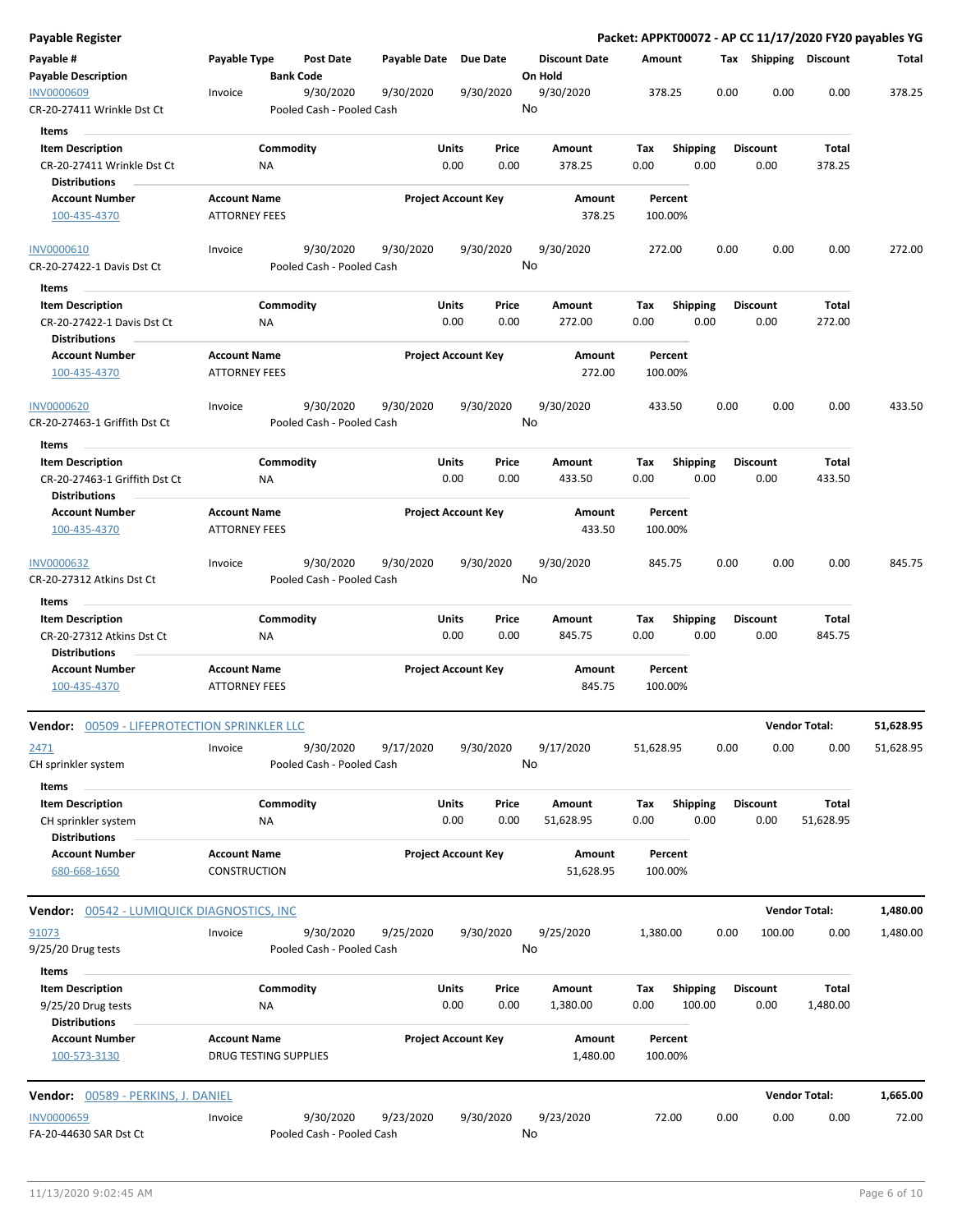| <b>Payable Register</b>                            |                             |                                 |                            |               |               |                      |             |                         |      |                         |                 | Packet: APPKT00072 - AP CC 11/17/2020 FY20 payables YG |
|----------------------------------------------------|-----------------------------|---------------------------------|----------------------------|---------------|---------------|----------------------|-------------|-------------------------|------|-------------------------|-----------------|--------------------------------------------------------|
| Payable #                                          | Payable Type                | <b>Post Date</b>                | Payable Date Due Date      |               |               | <b>Discount Date</b> | Amount      |                         |      | Tax Shipping Discount   |                 | Total                                                  |
| <b>Payable Description</b>                         |                             | <b>Bank Code</b>                |                            |               |               | On Hold              |             |                         |      |                         |                 |                                                        |
| Items                                              |                             |                                 |                            |               |               |                      |             |                         |      |                         |                 |                                                        |
| <b>Item Description</b>                            |                             | Commodity                       |                            | Units         | Price         | Amount               | Tax         | <b>Shipping</b>         |      | <b>Discount</b>         | Total           |                                                        |
| FA-20-44630 SAR Dst Ct                             | ΝA                          |                                 |                            | 0.00          | 0.00          | 72.00                | 0.00        | 0.00                    |      | 0.00                    | 72.00           |                                                        |
| <b>Distributions</b>                               |                             |                                 |                            |               |               |                      |             |                         |      |                         |                 |                                                        |
| <b>Account Number</b>                              | <b>Account Name</b>         |                                 | <b>Project Account Key</b> |               |               | Amount               |             | Percent                 |      |                         |                 |                                                        |
| 100-435-4360                                       |                             | ATTORNEY FEES- CPS CASES        |                            |               |               | 72.00                |             | 100.00%                 |      |                         |                 |                                                        |
| <b>INV0000660</b>                                  | Invoice                     | 9/30/2020                       | 9/21/2020                  |               | 9/30/2020     | 9/21/2020            |             | 378.00                  | 0.00 | 0.00                    | 0.00            | 378.00                                                 |
| FA-20-44631 LK Dst Ct                              |                             | Pooled Cash - Pooled Cash       |                            |               |               | No                   |             |                         |      |                         |                 |                                                        |
| Items                                              |                             |                                 |                            |               |               |                      |             |                         |      |                         |                 |                                                        |
| <b>Item Description</b><br>FA-20-44631 LK Dst Ct   | ΝA                          | Commodity                       |                            | Units<br>0.00 | Price<br>0.00 | Amount<br>378.00     | Tax<br>0.00 | <b>Shipping</b><br>0.00 |      | <b>Discount</b><br>0.00 | Total<br>378.00 |                                                        |
| <b>Distributions</b>                               |                             |                                 |                            |               |               |                      |             |                         |      |                         |                 |                                                        |
| <b>Account Number</b><br>100-435-4360              | <b>Account Name</b>         | <b>ATTORNEY FEES- CPS CASES</b> | <b>Project Account Key</b> |               |               | Amount<br>378.00     |             | Percent<br>100.00%      |      |                         |                 |                                                        |
| <b>INV0000661</b>                                  | Invoice                     | 9/30/2020                       | 9/23/2020                  |               | 9/30/2020     | 9/23/2020            | 1,062.00    |                         | 0.00 | 0.00                    | 0.00            | 1,062.00                                               |
| FA-20-44580 PO/JO/KO Dst Ct                        |                             | Pooled Cash - Pooled Cash       |                            |               |               | No                   |             |                         |      |                         |                 |                                                        |
| Items                                              |                             |                                 |                            |               |               |                      |             |                         |      |                         |                 |                                                        |
| <b>Item Description</b>                            |                             | Commodity                       |                            | Units         | Price         | Amount               | Tax         | <b>Shipping</b>         |      | <b>Discount</b>         | Total           |                                                        |
| FA-20-44580 PO/JO/KO Dst Ct                        | NA                          |                                 |                            | 0.00          | 0.00          | 1,062.00             | 0.00        | 0.00                    |      | 0.00                    | 1,062.00        |                                                        |
| <b>Distributions</b>                               |                             |                                 |                            |               |               |                      |             |                         |      |                         |                 |                                                        |
| <b>Account Number</b>                              | <b>Account Name</b>         |                                 | <b>Project Account Key</b> |               |               | Amount               |             | Percent                 |      |                         |                 |                                                        |
| 100-435-4360                                       |                             | ATTORNEY FEES- CPS CASES        |                            |               |               | 1,062.00             |             | 100.00%                 |      |                         |                 |                                                        |
| <b>INV0000662</b>                                  | Invoice                     | 9/30/2020                       | 9/22/2020                  |               | 9/30/2020     | 9/22/2020            |             | 153.00                  | 0.00 | 0.00                    | 0.00            | 153.00                                                 |
| FA-19-44435 KS/JG Dst Ct                           |                             | Pooled Cash - Pooled Cash       |                            |               |               | No                   |             |                         |      |                         |                 |                                                        |
| Items                                              |                             |                                 |                            |               |               |                      |             |                         |      |                         |                 |                                                        |
| <b>Item Description</b>                            |                             | Commodity                       |                            | Units         | Price         | Amount               | Tax         | <b>Shipping</b>         |      | <b>Discount</b>         | <b>Total</b>    |                                                        |
| FA-19-44435 KS/JG Dst Ct                           | ΝA                          |                                 |                            | 0.00          | 0.00          | 153.00               | 0.00        | 0.00                    |      | 0.00                    | 153.00          |                                                        |
| <b>Distributions</b>                               |                             |                                 |                            |               |               |                      |             |                         |      |                         |                 |                                                        |
| <b>Account Number</b>                              | <b>Account Name</b>         |                                 | <b>Project Account Key</b> |               |               | Amount               |             | Percent                 |      |                         |                 |                                                        |
| 100-435-4360                                       |                             | ATTORNEY FEES- CPS CASES        |                            |               |               | 153.00               |             | 100.00%                 |      |                         |                 |                                                        |
| Vendor: 00180 - THOMSON REUTERS - WEST PAYMENT CTR |                             |                                 |                            |               |               |                      |             |                         |      | <b>Vendor Total:</b>    |                 | 354.64                                                 |
| 842971563                                          | Invoice                     | 9/30/2020                       | 9/1/2020                   |               | 9/30/2020     | 9/1/2020             |             | 354.64                  | 0.00 | 0.00                    | 0.00            | 354.64                                                 |
| Aug 2020 DA online                                 |                             | Pooled Cash - Pooled Cash       |                            |               |               | No                   |             |                         |      |                         |                 |                                                        |
| Items                                              |                             |                                 |                            |               |               |                      |             |                         |      |                         |                 |                                                        |
| <b>Item Description</b>                            |                             | Commodity                       |                            | Units         | Price         | Amount               | Тах         | <b>Shipping</b>         |      | <b>Discount</b>         | Total           |                                                        |
| Aug 2020 DA online                                 | ΝA                          |                                 |                            | 0.00          | 0.00          | 354.64               | 0.00        | 0.00                    |      | 0.00                    | 354.64          |                                                        |
| <b>Distributions</b>                               |                             |                                 |                            |               |               |                      |             |                         |      |                         |                 |                                                        |
| <b>Account Number</b>                              | <b>Account Name</b>         |                                 | <b>Project Account Key</b> |               |               | Amount               |             | Percent                 |      |                         |                 |                                                        |
| 100-475-5910                                       | <b>ONLINE RESEARCH</b>      |                                 |                            |               |               | 354.64               |             | 100.00%                 |      |                         |                 |                                                        |
| Vendor: 00225 - VICE, TERRY                        |                             |                                 |                            |               |               |                      |             |                         |      | <b>Vendor Total:</b>    |                 | 1,500.00                                               |
| INV0000611                                         | Invoice                     | 9/30/2020                       | 9/30/2020                  |               | 9/30/2020     | 9/30/2020            |             | 750.00                  | 0.00 | 0.00                    | 0.00            | 750.00                                                 |
| CR-19-26999 Wilburn - Brese-LeBron attny           |                             | Pooled Cash - Pooled Cash       |                            |               |               | No                   |             |                         |      |                         |                 |                                                        |
| Items                                              |                             |                                 |                            |               |               |                      |             |                         |      |                         |                 |                                                        |
| <b>Item Description</b>                            |                             | Commodity                       |                            | Units         | Price         | Amount               | Tax         | <b>Shipping</b>         |      | <b>Discount</b>         | <b>Total</b>    |                                                        |
| CR-19-26999 Wilburn - Brese-LeBron attny           | NA                          |                                 |                            | 0.00          | 0.00          | 750.00               | 0.00        | 0.00                    |      | 0.00                    | 750.00          |                                                        |
| <b>Distributions</b>                               |                             |                                 |                            |               |               |                      |             |                         |      |                         |                 |                                                        |
| <b>Account Number</b>                              | <b>Account Name</b>         |                                 | <b>Project Account Key</b> |               |               | Amount               |             | Percent                 |      |                         |                 |                                                        |
| 100-435-4390                                       | <b>INVESTIGATOR EXPENSE</b> |                                 |                            |               |               | 750.00               |             | 100.00%                 |      |                         |                 |                                                        |
|                                                    |                             |                                 |                            |               |               |                      |             |                         |      |                         |                 |                                                        |
| <b>INV0000612</b>                                  | Invoice                     | 9/30/2020                       | 9/30/2020                  |               | 9/30/2020     | 9/30/2020            |             | 750.00                  | 0.00 | 0.00                    | 0.00            | 750.00                                                 |

CR-20-27468 Moreland - Brese-LeBron attny Pooled Cash - Pooled Cash No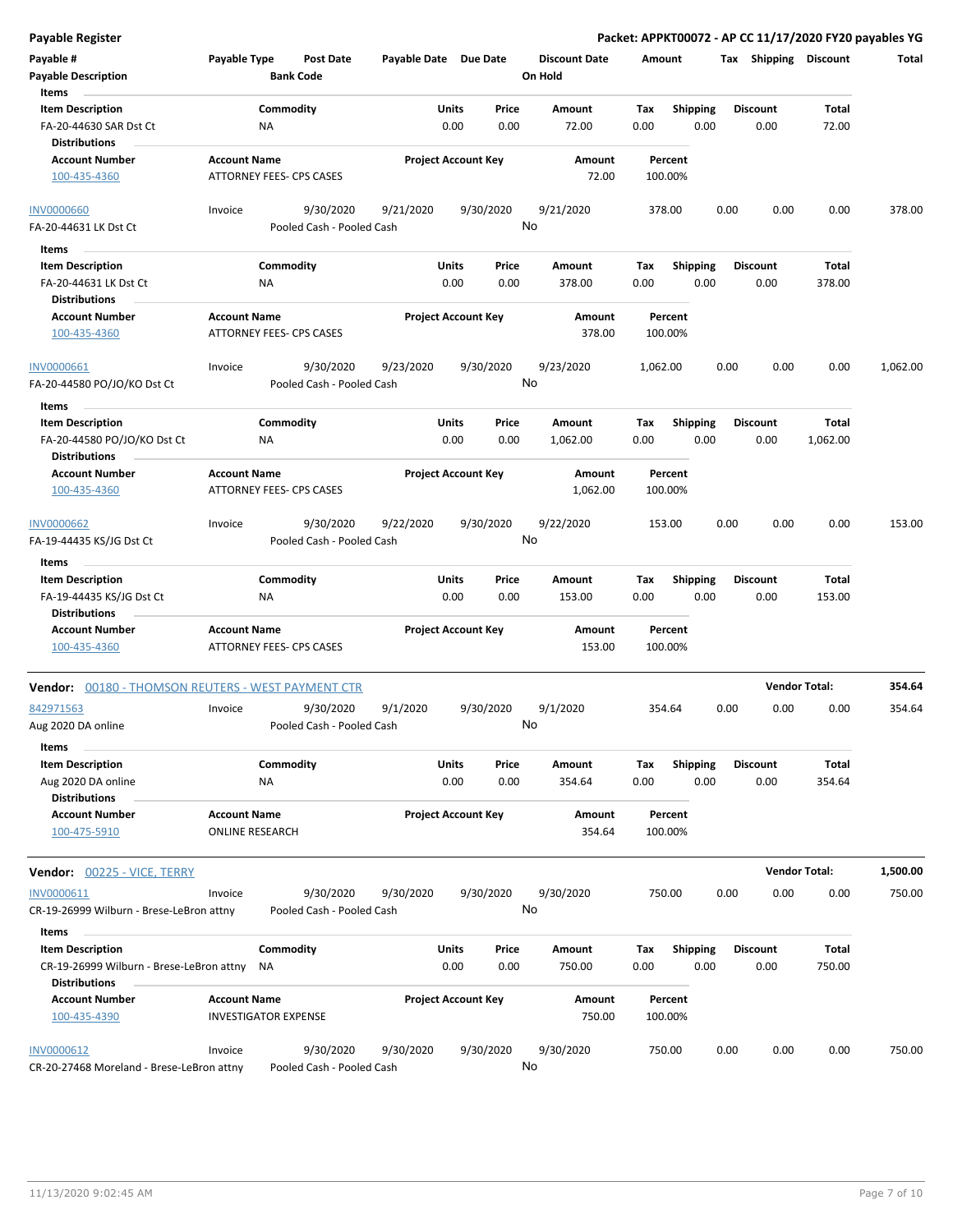## **Payable Register Packet: APPKT00072 - AP CC 11/17/2020 FY20 payables YG**

| Payable #                                  | <b>Payable Type</b>         | <b>Post Date</b> | <b>Pavable Date</b> | <b>Due Date</b>            | <b>Discount Date</b> |      | Amount          | <b>Shipping</b><br>Tax | <b>Discount</b> | Total |
|--------------------------------------------|-----------------------------|------------------|---------------------|----------------------------|----------------------|------|-----------------|------------------------|-----------------|-------|
| <b>Payable Description</b>                 |                             | <b>Bank Code</b> |                     |                            | On Hold              |      |                 |                        |                 |       |
| <b>Items</b>                               |                             |                  |                     |                            |                      |      |                 |                        |                 |       |
| <b>Item Description</b>                    |                             | Commoditv        | Units               | Price                      | Amount               | Tax  | <b>Shipping</b> | <b>Discount</b>        | Total           |       |
| CR-20-27468 Moreland - Brese-LeBron att NA |                             |                  |                     | 0.00<br>0.00               | 750.00               | 0.00 | 0.00            | 0.00                   | 750.00          |       |
| <b>Distributions</b>                       |                             |                  |                     |                            |                      |      |                 |                        |                 |       |
| <b>Account Number</b>                      | <b>Account Name</b>         |                  |                     | <b>Project Account Key</b> | Amount               |      | Percent         |                        |                 |       |
| 100-435-4390                               | <b>INVESTIGATOR EXPENSE</b> |                  |                     |                            | 750.00               |      | 100.00%         |                        |                 |       |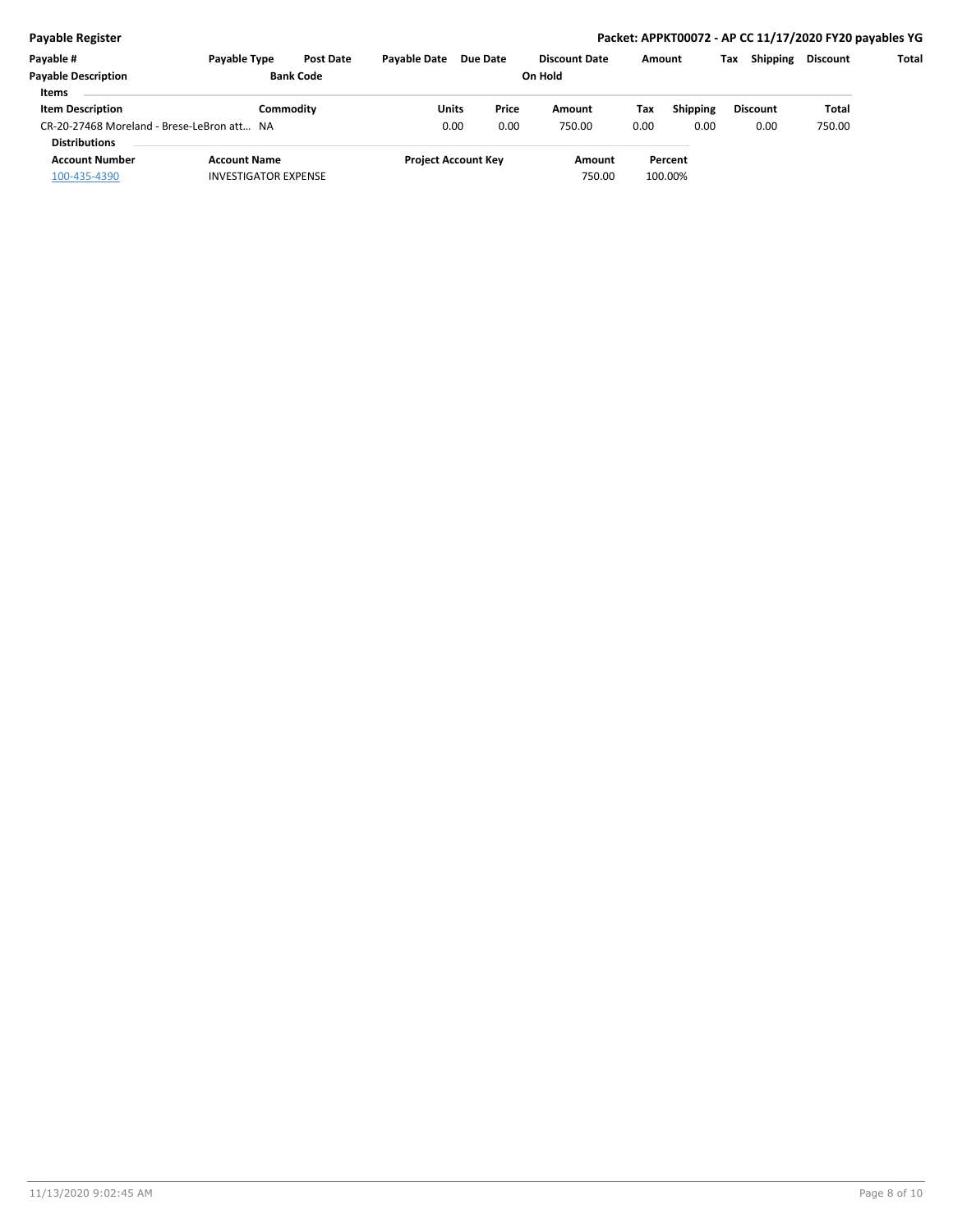## Payable Summary

| Type    | Count               | Gross     | Tax  | <b>Shipping</b> | <b>Discount</b> | Total     | <b>Manual Payment</b> | <b>Balance</b> |
|---------|---------------------|-----------|------|-----------------|-----------------|-----------|-----------------------|----------------|
| Invoice | 43                  | 75.476.49 | 0.00 | 100.00          | 0.00            | 75.576.49 | 0.00                  | 75.576.49      |
|         | <b>Grand Total:</b> | 75,476.49 | 0.00 | 100.00          | 0.00            | 75.576.49 | 0.00                  | 75.576.49      |